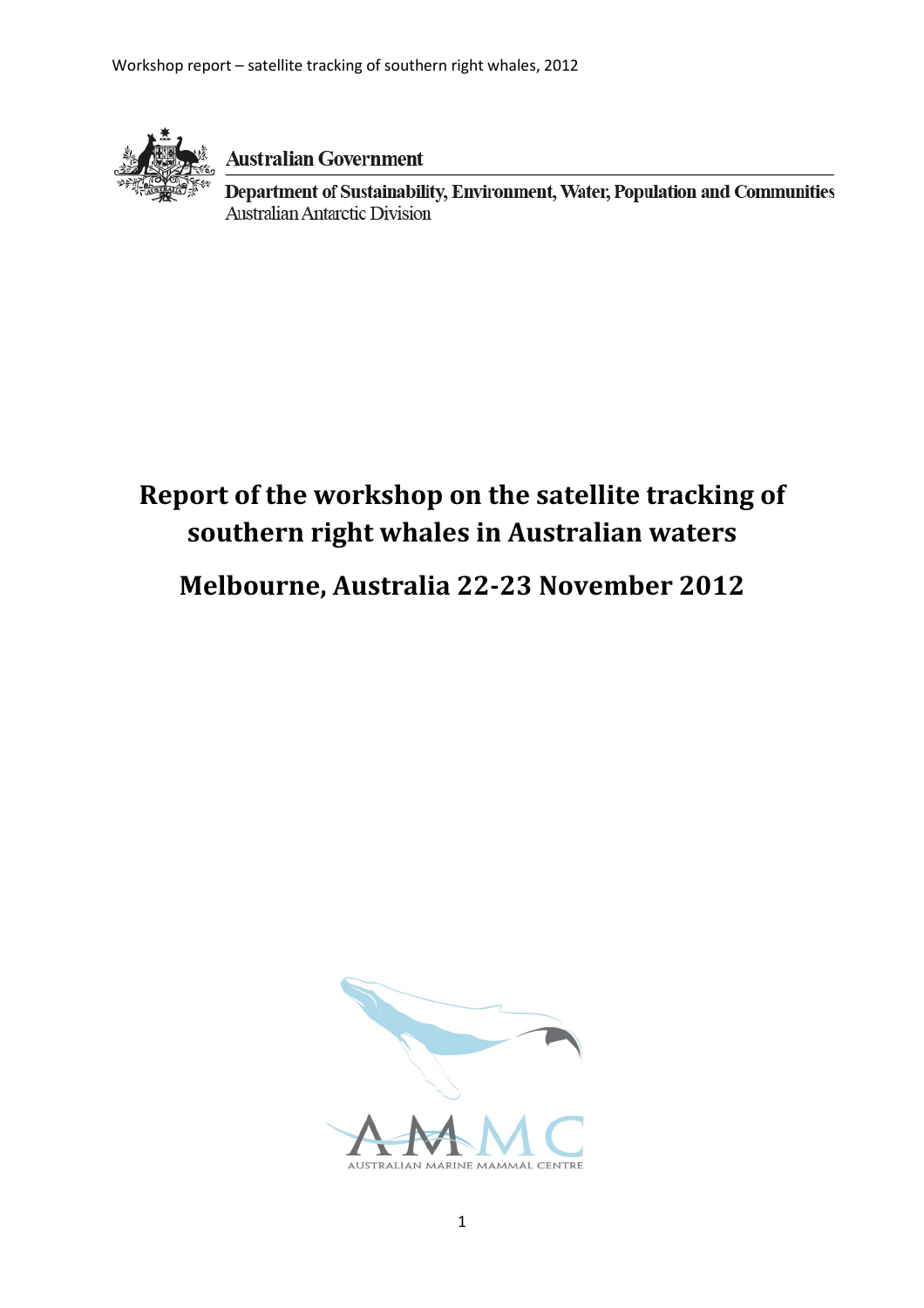# Report of the workshop on the satellite tracking of southern right whales in Australian waters

# Melbourne, Australia 22-23 November 2012

### 1. WELCOME AND OPENING COMMENTS

Mike Double welcomed participants on behalf of the Australian Marine Mammal Centre (AMMC) and the Department of Sustainability, Environment, Water Population and Communities (DSEWPaC) and introduced the workshop. He discussed the potential for satellite telemetry to address or contribute to actions listed in the southern right whale conservation management plan (DSEWPaC). Throughout the two day workshop, the following questions were to be addressed:

- 1. What are the conservation management questions that could be addressed using satellite tracking of right whales?
- 2. What would be the priority questions to address?
- 3. What would be the most efficient approach to address the priority questions?
- 4. What would be the appropriate location(s), sample sizes and duration for any research effort?
- 5. What are the current limitations and concerns associated with the use of implantable tags on whales?
- 6. How would these limitations and concerns affect the research effort?

The output from the workshop, the workshop report, would be made publicly available on the AMMC website of the DSEWPaC.

# 2. ELECTION OF CHAIR, APPOINTMENT OF RAPPORTEUR/S

There were 9 attendees in total (see Appendix 1 for a list of participants) comprising federal and state government, consulting and research organisations from Western Australia, South Australia, Victoria and Tasmania. John Bannister chaired the workshop and Virginia Andrews-Goff acted as rapporteur.

#### 3. DOCUMENTS

Additional documents relating to satellite tagging of southern right whales were made available by Simon Childerhouse and are listed in Appendix 2. Peter Best supplied a document updating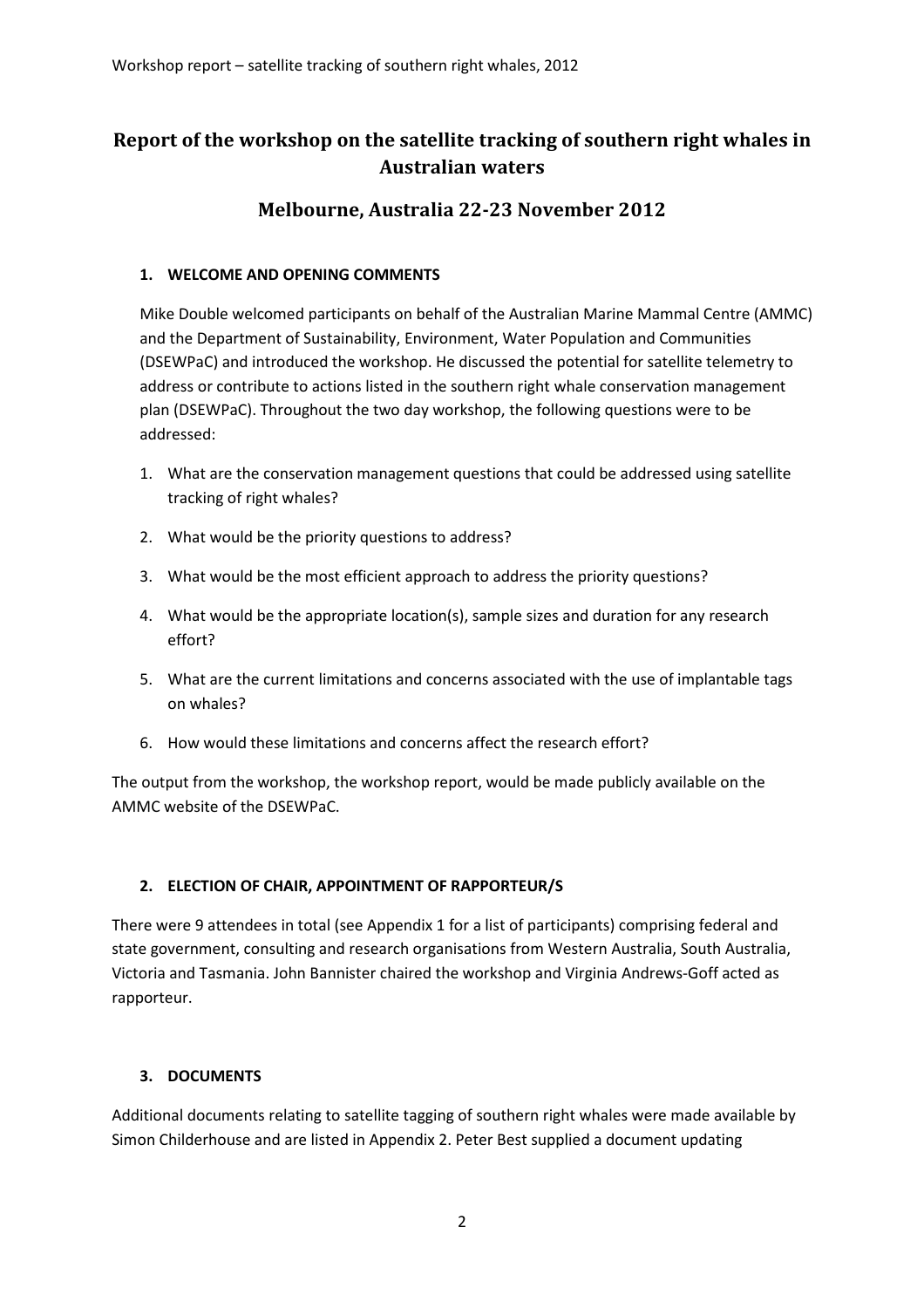published observations of tagged southern right whales off South Africa for discussion. Glenn Dunshea provided a project report on southern right whale stable isotope profiles.

#### 4. BACKGROUND PRESENTATIONS

Background presentations were delivered throughout the first morning of the workshop. A summary of these presentations follows.

4.1 Southern right whales Australia – western subpopulation John Bannister

Since 1976, annual aerial surveys for southern right whales have been conducted along the south coast of Western Australia from Cape Leeuwin to as far west as Twilight Cove. These surveys were extended in 1993 to Ceduna, South Australia, covering the majority of the Australian 'western' subpopulation. Sightings data are held in two databases – 'sightings' (some 3000 sheets) and photographically identified individuals (1859) mostly from overhead (aerial) shots of head callosities. Animals are recorded in two main categories – cows with calves of the year ('cow-calf pairs') and others ('unaccompanied animals'), including non-breeding cows, males, and juveniles of both sexes. Cow-calf pairs are found in three main locations – the Doubtful Island Bay and Israelite Bay areas (Western Australia) and at Head of Bight (South Australia); 'unaccompanied animals' are more widespread and unpredictable with concentrations near Albany, at Doubtful Island Bay, Yokinup Bay and Israelite Bay (Western Australia), near Border Village and west of Head of Bight (South Australia). Analyses of annual counts carried out between 1993 and 2012 indicate that the western subpopulation is increasing at 6.8% (95% CI 4.56-9.23) for all animals and 7.28% (4.14-10.52) for cow-calf pairs. Using a simple model, the current size of the western subpopulation is estimated at circa 2800.

Based on head callosity 'matches,' individual whale movements have been recorded between the Antarctic and the West Australian/South Australian coast (15 animals), between 41-44°S and the West Australian/South Australian coast (2 animals), along the coast between Head of Bight (South Australia) and West Australia (mainly westward movement - 18/30 animals) and between the Auckland Islands (New Zealand subantarctic) and Head of Bight (3 animals). Two discovery mark returns show summer movement eastwards south of the Great Australian Bight and Tasmania (Tormosov et al., 1998). American whaling logbook data ('Townsend's Charts' - see Bannister, 2001) show a general movement southwards from the coast from September, with south easterly movement offshore in summer. In the 1840s, whalers were reported as believing that right whales moved northwards from the south early in the season, approaching Tasmania from about April and continuing on past Victoria and into the Bight. Southern right whales were also thought to approach the whole coast from the south, striking southward as a body from Cape Leeuwin and working south east, 2-300 miles from land in October/November. Such a generalised, almost circular, anti-clockwise pattern for right whales south of Australia was suggested by Burnell (2001) from intra-year (95% westerly) and inter-year (75% easterly) movements recorded mainly from Head of Bight.

4.2 Southern right whales in south east Australia Mandy Watson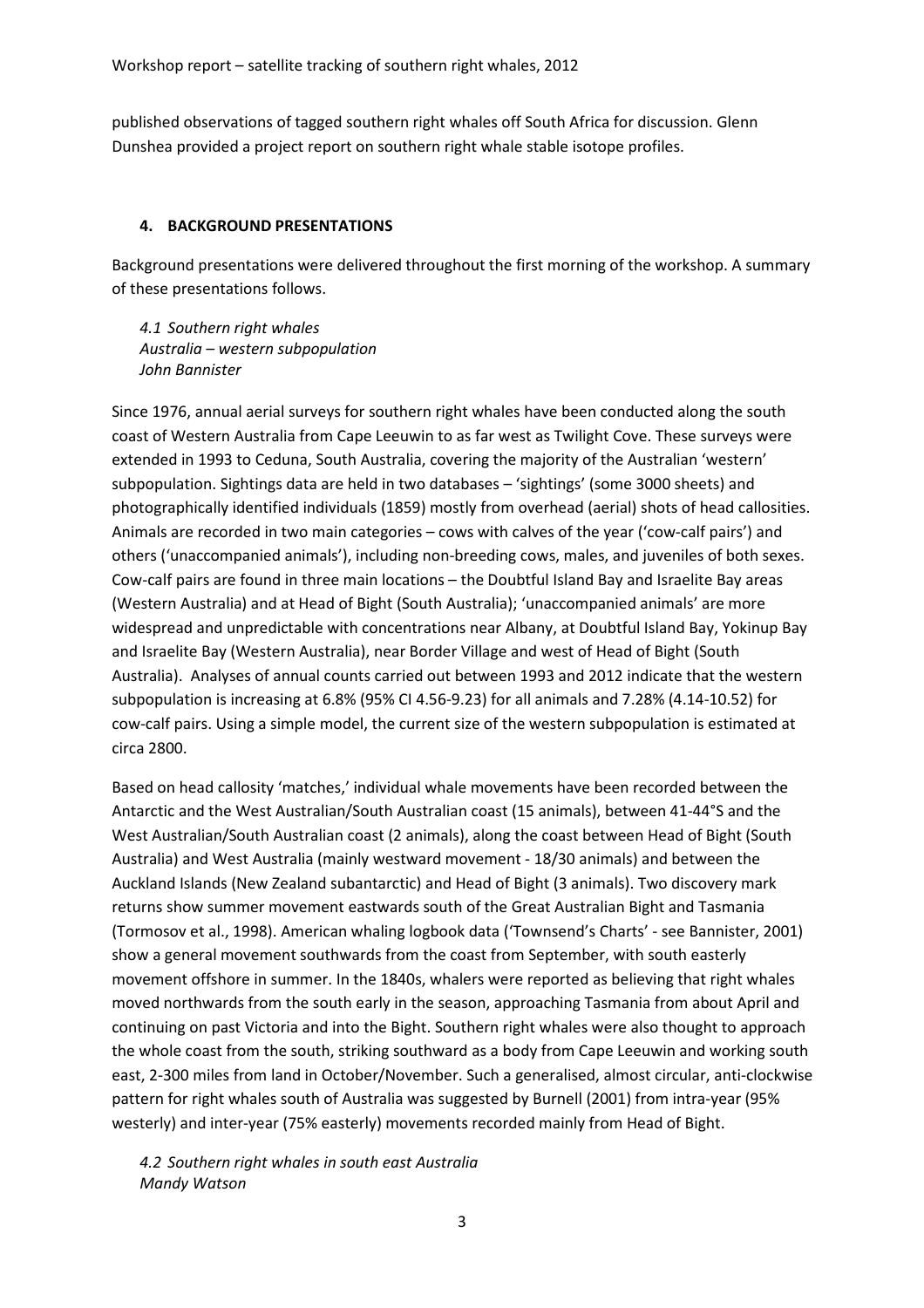Southern right whales are considered critically endangered in Victoria (DSE Advisory List Threatened Vertebrate Fauna in Victoria, 2007) and listed under the Victorian Flora and Fauna Guarantee (FFG) Act 1988. They were recently upgraded from vulnerable to endangered in New South Wales and listed under Schedule 1 of the Threatened Species Conservation Act 1995.

The Victorian sightings database spanning 1985 – 2012 is summarised below:

- Logans Beach 64 calves recorded, with up to 6 in one year, average 2 per year, no detectable increase.
- Remainder of Victoria up to 74 calves in total, locations highly variable and short residency periods.
- Incidental sightings distribution maps indicate areas of highest density are Portland, Port Fairy and Warrnambool (Logans Beach).
- Earliest sighting on record is 22<sup>nd</sup> of April at Portland (2006), latest sighting on record is 5<sup>th</sup> of November at Point Hicks in East Gippsland (1990).
- Majority of first sightings occur in May (54%) and June (42%) in western Victoria.
- Majority of last sightings occur in September (50%) and October (38%) in western Victoria but increasing trend towards October (7 out of last 10 years).
- First sightings of the season are more spread out than last sightings of the season.

New South Wales sightings are summarised below:

- New South Wales sightings are concentrated along the southern and central coasts (south of Newcastle).
- Estimated to be less than 10 individuals per year using the New South Wales coast.
- However, 14 individuals were recorded between Moruya and Narooma during an opportunistic photo - ID flight in 2010.

The South East Australia Southern Right Whale Photo Identification Catalogue (SEA SRW PIC) project was initiated by Mandy Watson in 2001. To date, 225 different whales (eastern South Australia, Victoria, New South Wales and Tasmania) have been identified including 29 (13%) breeding females. The year 2009 is considered a "big year" with 43 whales catalogued. Thirty eight whales have been catalogued in 2012 with approximately 20 yet to be matched. Very few matches (approximately 3%) have occurred between New South Wales and Victorian sightings (one confirmed, five unconfirmed).

Potential impacts on the southern right whale population in south east Australia include offshore and coastal development encompassing seismic and drilling exploration, wave energy installations, port development, shipping, whale watching, aquaculture and commercial fishing. For the south east population, particular knowledge gaps are population size and trend, distribution, migratory patterns, seasonal coastal distribution and use, impacts of noise and cumulative impacts.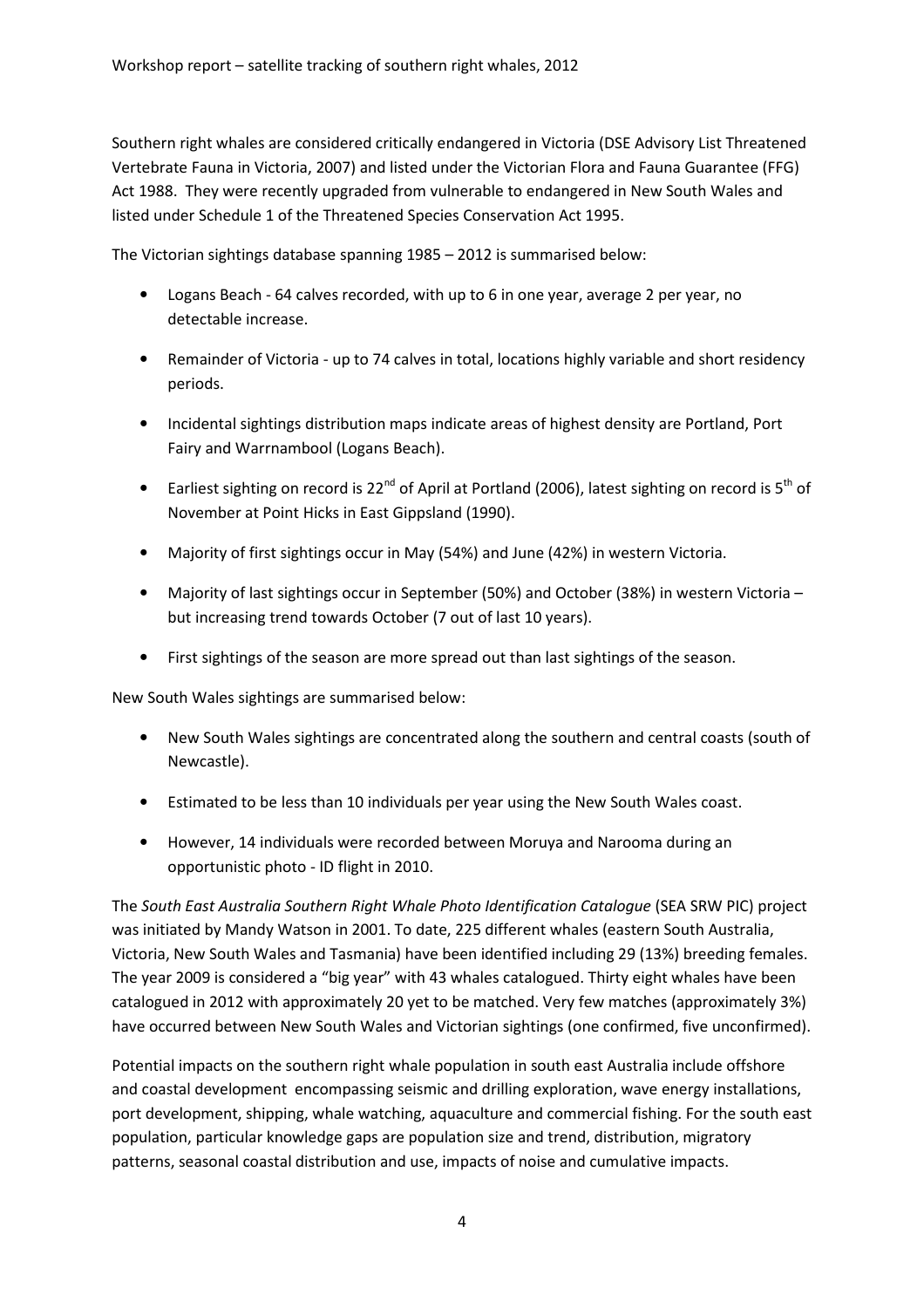4.3 Southern right whales - Tasmania Rosemary Gales

Southern right whales are listed as an endangered species in Tasmania and are the focus of a program which seeks to better understand the status of the south eastern Australian subpopulation. Historically southern right whales were abundant in inshore Tasmanian waters, until they became the foundation of the shore based whaling industry in the early 1800s. Over the next 70 years, in excess of 7750 right whales were killed, driving the population close to extinction. In recent decades sightings of southern right whales have been recorded around the coastline of Tasmania with most sightings occurring on the east coast, particularly in the south east region. The areas of most frequent use are consistent with the locations of the whaling stations and reflect the areas of sheltered bays and shallow water where the whales used to congregate and breed in large numbers.

Southern right whales have been observed in Tasmanian waters in all months of the year, but are most frequently seen between June and October. The numbers of reports of southern right whales in Tasmania shows an overall increase in recent years, not withstanding significant inter annual variation. The 2012 season has seen the highest number of reports of southern right whales in Tasmania for many years. There are also increasing observations of aggregations of whales which are remaining in the area for increasing periods, and also increasing observations of feeding and highly active and social behaviours. The number of individuals identified each year from callosity images is also increasing, with images of 33 new individuals acquired in 2012. Cow-calf pairs are recorded in low numbers in Tasmania in most years.

In October 2010, in collaboration with AMMC, a satellite transmitter was attached to a single southern right whale in south east Tasmania. The whale was tracked until February 2011 (115 days) during which time it travelled over 9000 km through the southern ocean into Antarctic waters. Transmission ceased when the whale was travelling northwards towards more temperate waters. Priorities for research for southern right whales in Tasmania include increasing an understanding of their numbers, trends and at-sea distribution.

4.4 Previous satellite tagging studies of northern and southern right whales and the current state of tagging techniques Simon Childerhouse

Simon Childerhouse presented the findings of previous studies that employed satellite tags to determine the movements of northern and southern right whales. The abstracts of the published papers detailing this research are given below and these references are included in Appendix 2.

MATE BR, NIEUKIRK SL, KRAUS SD. 1997. SATELLITE-MONITORED MOVEMENTS OF THE NORTHERN RIGHT WHALE. JOURNAL OF WILDLIFE MANAGEMENT 61(4):1393-1405.

The northern right whale, Eubalaena glacialis, remains the most critically endangered of the large cetaceans despite international protection since 1936. We used satellite-monitored radiotags to identify the late-summer and fall habitat use patterns of right whales in the western North Atlantic. We tagged 9 whales in the Bay of Fundy (BOF) and successfully tracked them for a total of 13,910 km (f = 1,546 km) in 195 whale-tracking days (range 7-42 days each, i = 21.7 days). Individuals tracked for more than 12 consecutive days ( $N = 6$  whales) left the BOF at least once and had higher average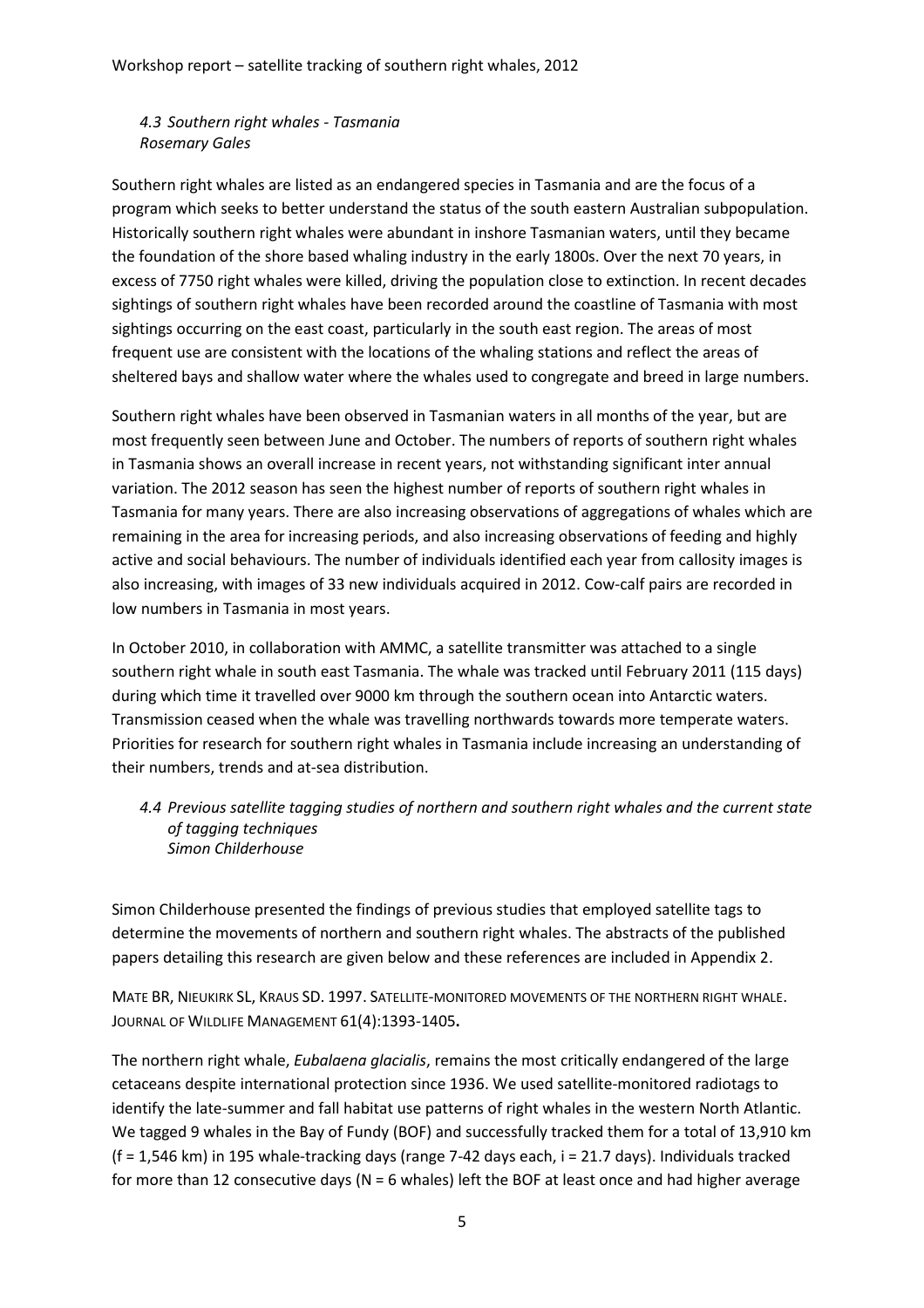speeds (Y = 3.5 km/hr) than those that stayed within the bay (Y = 1.1 km/hr). Three of the tagged whales not only left the BOF, but traveled more than 2,000 km each before returning to the general tagging area. One adult female with a calf went to New Jersey and back to the BOF (3,761 km) in 42 days. Most locations were along bank edges, in basins or along the continental shelf. Eighty percent of locations were in water <182 m (100 fathoms [F]) deep. All of the tagged whales were located in or near shipping lanes. Right whale distribution coincided with areas intensively used by humans for fishing, shipping, and recreation. Individuals moved rapidly among areas previously identified as right whale habitat. Whale locations plotted on sea surface temperature (satellite infrared) images suggest that one whale spent time at the edge of a warm core ring and others spent extended periods in upwellings. Observations of whales surfacing with mud on their heads suggest that these whales fed near the BOF seafloor. Satellite telemetry is a useful means of tracking cetacean species that are difficult to view, move long distances, and might be too expensive to monitor by other means.

BEST PB, MATE B. 2007. SIGHTING HISTORIES AND OBSERVATIONS OF SOUTHERN RIGHT WHALES FOLLOWING SATELLITE TAGGING OFF SOUTH AFRICA. JOURNAL OF CETACEAN RESEARCH MANAGEMENT 9(2):111-114.

In September 2001, satellite tags were deployed on 21 southern right whales in South African coastal waters including eight cows accompanied by newborn calves. To date, there have been 26 re-sightings of 11 of these individuals (or their calves) at intervals of 27-1,502 days. So far, 85.7% of the females with calves have been resighted with a second calf, at intervals comparable to those that the same individuals showed before tagging. All tags seem to have been shed between 27 and 36 months of tagging. Superficial and remote examination of wound sites indicated the frequent formation of divots with accompanying scarring and cyamids, but little sign of localised (and none of regional) swellings.

MATE, B. R., BEST, P. B., LAGERQUIST, B. A. AND WINSOR, M. H. 2011. COASTAL, OFFSHORE, AND MIGRATORY MOVEMENTS OF SOUTH AFRICAN RIGHT WHALES REVEALED BY SATELLITE TELEMETRY. MARINE MAMMAL SCIENCE 27(3): 455-476.

In September 2001, 21 satellite-monitored radio tags were deployed on southern right whales in South African waters, 15 of which transmitted for 25–161 d. Most coastwise movement on the south coast occurred in a westerly direction with cow- calf pairs moving slowest. Three whales tagged on the west coast and one tagged on the south coast moved north into St Helena Bay, a probable feeding ground, where residence times were 36–100 d. Five animals tracked after leaving the coast maintained a bearing of 201<sup>o</sup>–220<sup>o</sup> before branching out over the southeast Atlantic from 37<sup>o</sup> to 60<sup>o</sup> S and between 13 $^{\circ}$  W and 16 $^{\circ}$  E, traveling 3,800–8,200 km over

the ensuing 53–110 d before transmissions ceased. Their locations were categorized as migrating or nonmigrating based on the relative orientation of the track and net speed. An average of 42% of nonmigrating locations were between 37 $^{\circ}$  S and 45 $^{\circ}$  S, and 53% were south of 52 $^{\circ}$  S, possibly associated with the Subtropical Convergence and Antarctic Polar Front, respectively. Whaling data suggest right whales fed largely on copepods at the former and euphausiids at the latter. If the nonmigrating locations represented feeding at these frontal zones, switching between them would seem to have obvious cost-benefit implications.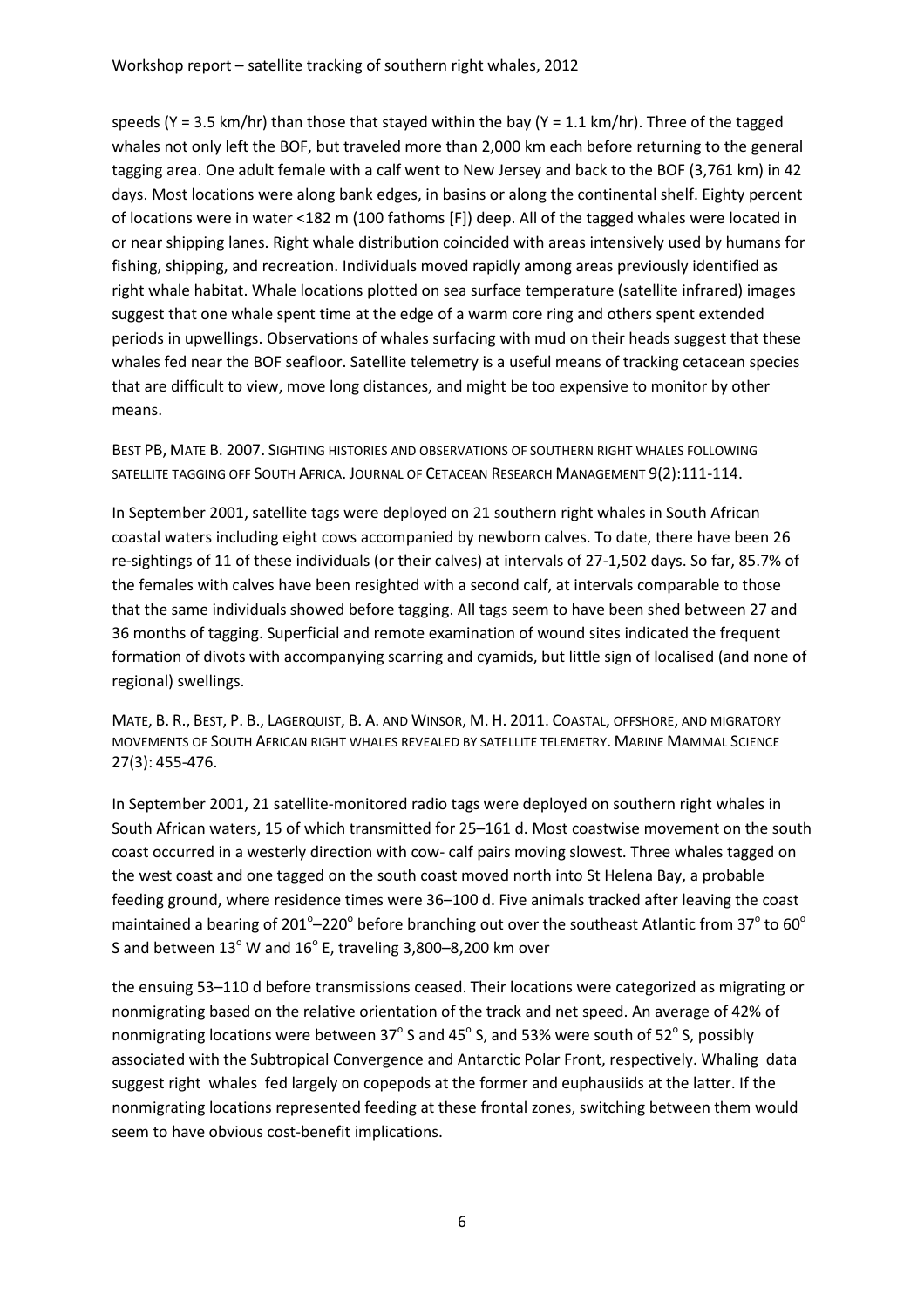CHILDERHOUSE SJ, DOUBLE M, GALES N. 2010. SATELLITE TRACKING OF SOUTHERN RIGHT WHALES (EUBALAENA AUSTRALIS) AT THE AUCKLAND ISLANDS, NEW ZEALAND. IWC PAPER SC/62/BRG19

We attached satellite tags to 6 southern right whales off the Auckland Islands in sub-Antarctic New Zealand during July and August 2009. The tags lasted for an average of 75 days (range: 1-167 days) and provided data on migratory movements of three individuals between the Auckland Islands and assumed feeding areas south of Australia.

# 4.5 Southern right whales and stable isotopes: Towards defining southern right whale habitat and trophic ecology

Glenn Dunshea, presented by Simon Childerhouse

Stable isotope abundances of carbon (13C) and nitrogen (15N) were measured in 476 southern right whale (*Eubalaena australis*) skin samples from south east Australia (SEA,  $n = 16$ ), the New Zealand (NZ, n =36) mainland and the Auckland Islands (AI, n = 424). These data were used to infer trophic processes and the broad geographic location of austral summer foraging habitat in the Southern Ocean and whether these vary according to calving ground, demographic class, matri-lineage determined from mitochondrial DNA (mtDNA) haplotype or inter-annually. These results were then related to known natural gradients in the distribution of 13C and 15N; namely the latitudinal gradient of 13C that exists in the Southern Ocean in relation to oceanographic features and the trophic gradient in15N, where 15N abundance increases with increasing trophic level. The abundance of 13C was significantly lower in samples from SEA compared to AI (but not NZ), indicating that SEA whales may feed further south overall than most AI whales.

After taking into account recaptures of the same individual using genetic data, sample sizes were only sufficient in the AI sample set to examine demographic class, mtDNA haplotype and interannual effects on isotope abundances and the extent of co-variation with the other isotope. No differences in either 13C or 15N abundances were apparent for different mtDNA haplotypes, in contrast to findings from Argentinean southern right whales. Additionally there was less variation in both 13C and 15N for samples used in this study compared with those from Argentinean whales, indicating a relatively more latitudinal restricted geographic area used for foraging by Oceania whales. There was a non-linear effect of 15N on AI 13C abundances and inter-annual changes varied according to different demographic classes: in 2007 there was no difference between the demographic classes, in 2008 cow 13C abundances were lower than other females and males with the same pattern in 2009 although less pronounced. This indicated that the different demographic classes respond to different environmental conditions (for example, prey availability) in different ways, either physiologically or with distributional changes. For 15N there was a significant difference between demographic classes in 15N abundances with cows having consistently lower values compared with other females and males. The effect of 13C values on 15N also differed between demographic classes with cows showing a relatively strong effect compared with no effect in males and females. These results may be due to the energetics of pregnancy and lactation influencing nitrogen isotope fractionation processes.

Based on previously described 'isoscapes' of the Southern Ocean, the 13C abundances for all samples appear to indicate that the majority of Oceania whales (particularly AI whales) feed at latitudes above 50°S, probably in association with convergence of different oceanic water masses such as the sub-tropical convergence. This is consistent with some satellite tracking data showing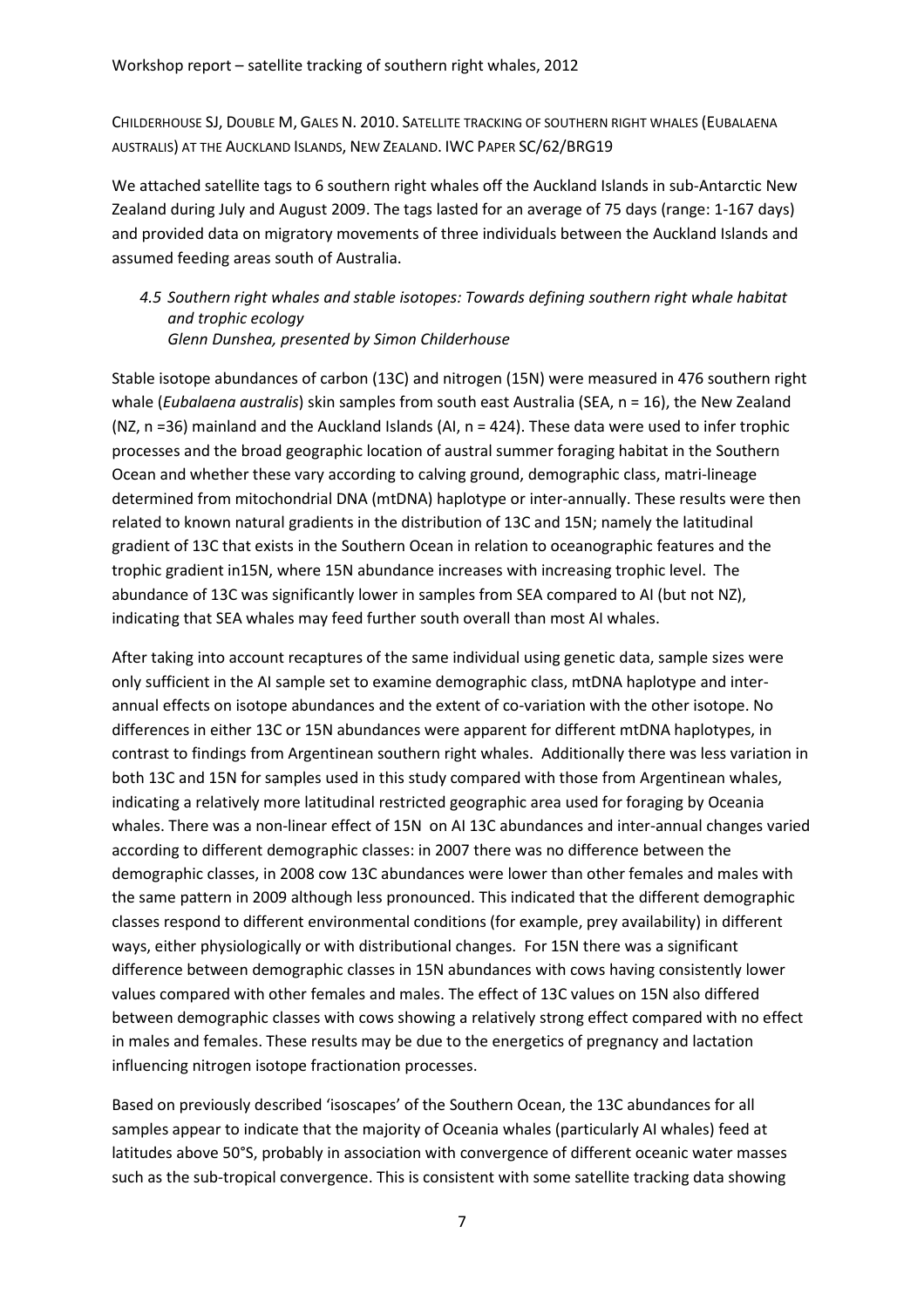austral summer positions of three AI whales between 40 - 50°S below Australia. Comparison of the 15N data with other Southern Ocean fauna indicated that Oceania whales likely feed on zooplankton (copepods and krill) at the lower end of the 15N spectrum. Compared to the limited data available on Southern Ocean predators, Oceania southern right whales have an isotopic niche closest to that of other major pelagic mid-latitude consumers of zooplankton, the crested penguins.

#### 4.6 Concerns and limitations associated with the use of implantable tags Virginia Andrews-Goff

#### (References that were discussed and referred to during this presentation are given in Appendix 2)

Satellite tags have the ability to provide information important for the conservation and management of whales. This movement information can range from short term to long term and fine scale to coarse scale depending on the satellite tag employed. Suction cup tags (such as the DTAG in fig. 1a) attach directly to the dermis and provide fine scale information over a time period of hours. DTAGS can collect information on body orientation and depth in addition to recording sounds made by the whale over a number of hours and have been successfully deployed on right whales (Nowacek et al., 2001). Tags that penetrate skin and blubber such as the LIMPET (Low Impact Minimally Percutaneous External-electronics Transmitter; Andrews et al., 2008; fig. 1b) and the Z-tag (Zebedee tag under development by Michael Noad from the University of Queensland and the AAD; Baker et al., 2012 fig. 1c) offer the capacity for medium range deployment (days for Z-tags to around a month for LIMPETs) potentially describing fine scale (GPS locations – Z-tag) to medium or large scale movements. Deep implantable tags (fig. 1d) penetrate through skin and blubber to anchor in the blubber muscle interface – an attachment that is secure enough to result in tag attachment spanning months to years. Deep implantable tags have been successfully deployed on right whales (for example, Baumgartner and Mate, 2005; Best and Mate, 2007; Childerhouse et al., 2010; Zerbini et al., 2010; Mate et al., 2011). This long term attachment potential is essential for the study of large- scale migrations (Mate et al., 2011), site fidelity (Baumgartner and Mate, 2005) and dispersal patterns (Gales et al., 2009), stock structure (Heide-Jorgensen et al., 2006) and relating movement to environmental variables (Baumgartner and Mate, 2005). However, the invasive nature of attachment raises concerns over deep-tissue damage and potentially infection (Weller, 2008).

The possible physical impacts of implantable tags are initially related to the blunt trauma associated with deployment followed by the maintenance of an open wound in salt water (Weller, 2008). Physical impacts described in published scientific literature and observations from an ongoing study of tagging impacts to humpback whales in the Gulf of Maine indicate that blubber extruding from the tagging site, scar tissue, cyamids at the tagging site, development of a depression at the tagging site, local swelling and regional swelling are common to a range of tagged cetaceans (Mate et al., 1983; Kraus et al., 2000; Best and Mate, 2007; Mate et al., 2007; Weller, 2008; Mate, 2009; Baker et al., 2012). Veterinarian assessment of the humpback whales tagged in the Gulf of Maine has indicated that this range of symptoms is unlikely to cause long term or systemic damage (Frances Gulland, pers. comm.). However, if a swelling were to increase in size, be accompanied by a discharge at the tagging site and/or be accompanied by a behavioural change (such as a lack of feeding), further action may need to be taken which would likely be administration of an antibiotic. To date, all evidence suggests that tagging impacts do not affect reproductive success and survival but continued assessment is required to improve our understanding of these impacts as satellite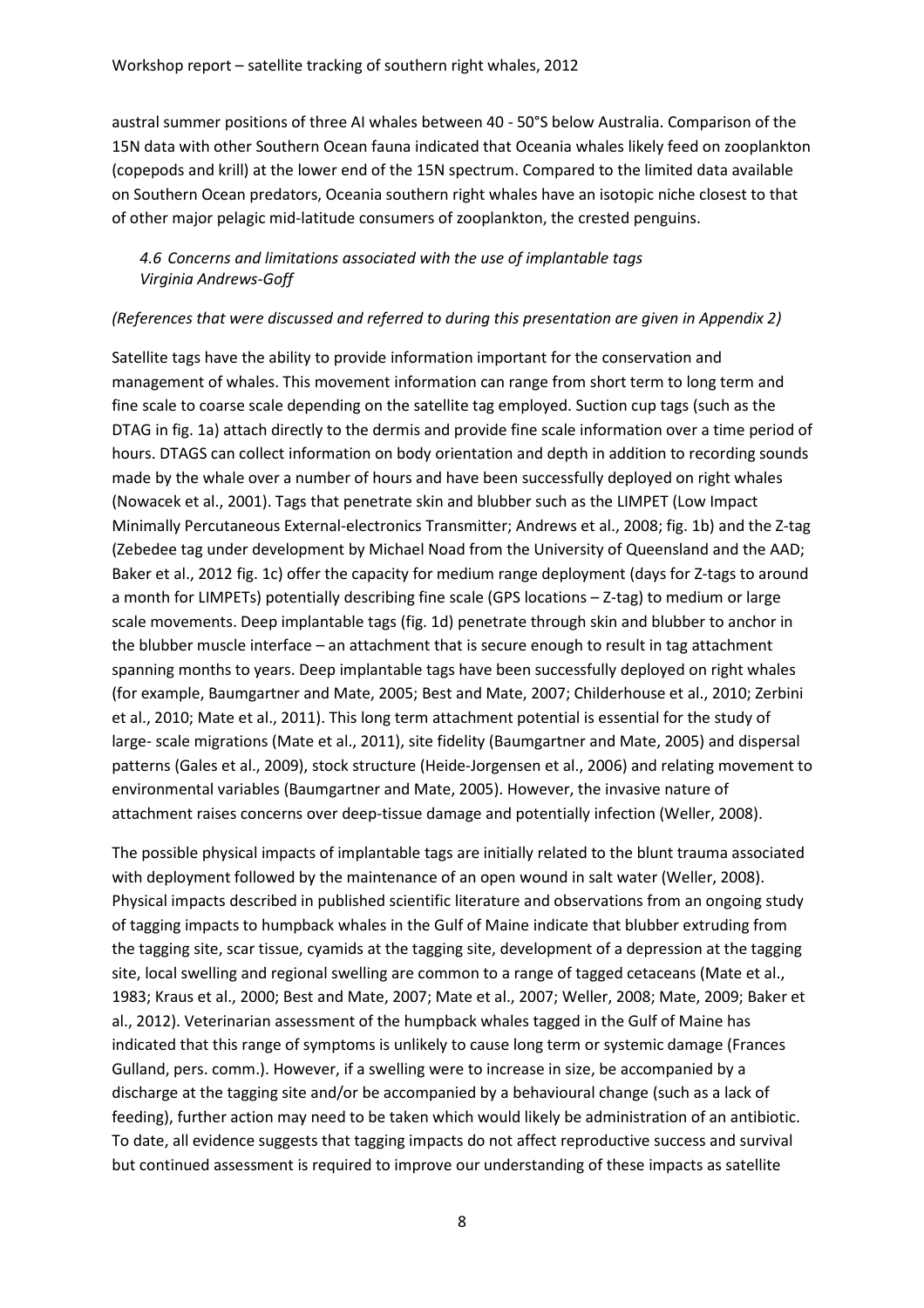tagging technology and attachment techniques evolve and improve. In addition, clear and directed research questions will enable an informed approach to the programming of tag settings (see Breed et al., 2011) and will result in data suitable for a range of analytical techniques (see Jonsen et al., 2012). The choice of an appropriate tag duty cycle and resulting analyses will differ according to the spatial and temporal scale of the movements of interest and the quality of location data received.



Figure 1: Satellite tags deployed on cetaceans. a) The Digital Acoustic Recording Tag or DTAG as developed by Mark Johnson and Peter Tyack, WHOI. Image sourced from www.whoi.edu/page.do?pid=39337. b) The Low Impact Minimally Percutaneous External-electronics Transmitter (LIMPET tag) as developed by Russel Andrews, Alaska SeaLife Center. Image sourced from Andrews et al. 2008. c) The Zebedee or Z-tag (white body and darts) mounted on a tagging bolt (long cylinder) as developed by Michael Noad, University of Queensland and the AAD. Image courtesy of Michael Noad. d) Deep implantable satellite tag as developed by the AAD. Image: Virginia Andrews-Goff

# 4.7 The South African experience – a document supplied for discussion by Peter Best Presented by Simon Childerhouse

This note presents data from 44 resightings of 15 southern right whales that were satellite-tagged on the South African coast in September 2001. Tag performance in terms of number of days with locations received was significantly higher in males than females, and lowest in cows with calves, and attributed to behavioural differences leading to variable degrees of tag antenna damage. Resightings occurred from 27 to 4,041 days after tagging: tags were retained in all whales seen within 27 months, but were apparently shed in all but one individual seen within 36 months of tagging. The exception was a whale that still had the tag present 11 years after tagging. Healing at the tag site occurred gradually and within five years of tagging (and two years after tag shedding), leaving a circular depression about 15-20 cm in diameter but little swelling. Although sample sizes were small, no significant effects on the frequency of calving were detected in mature females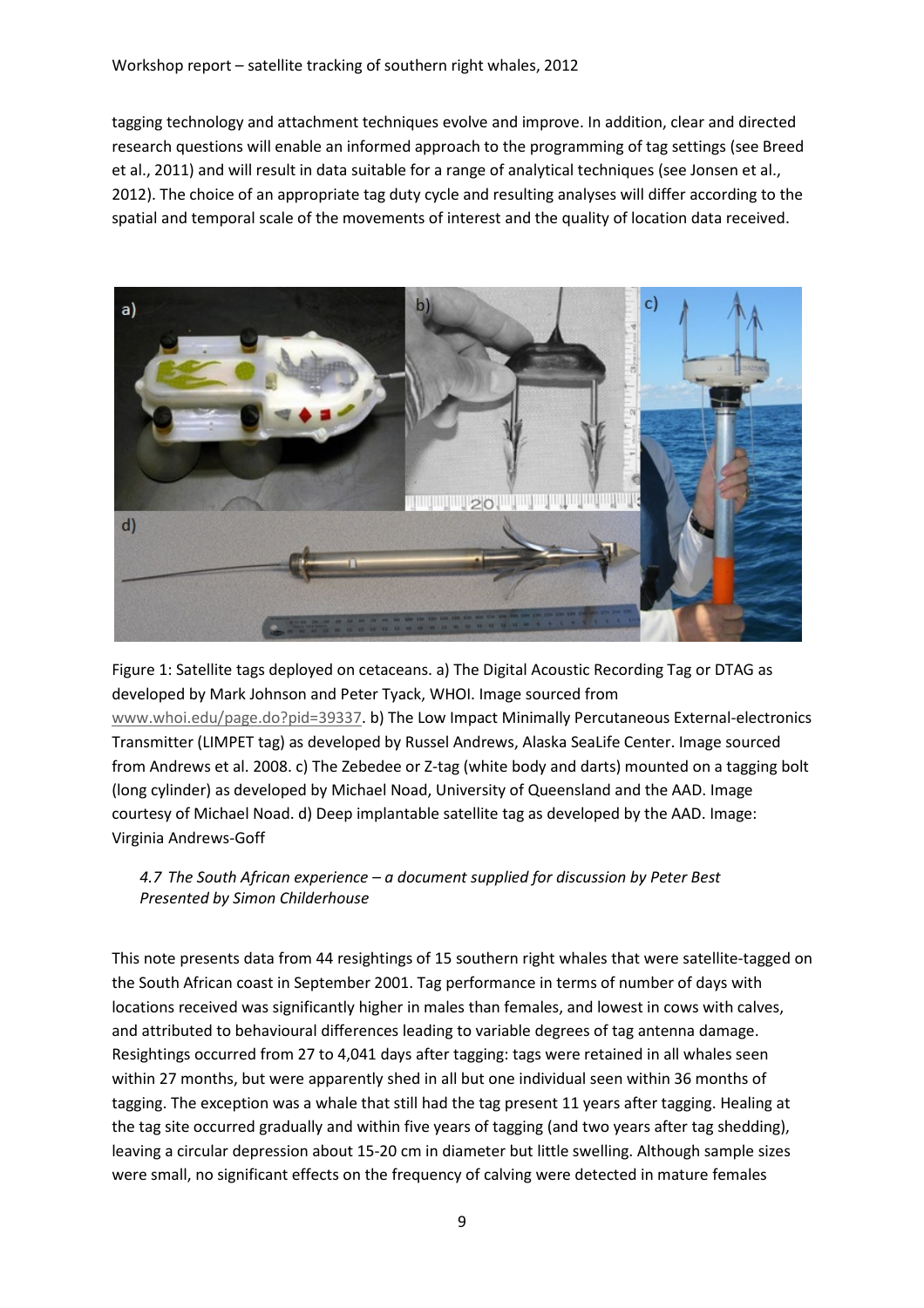before and after tagging. The death of one female three years after tagging was more likely attributable to a ship strike on an animal debilitated by a prolapsed uterus.

## 5. ETHICAL CONSIDERATIONS

Following the background presentations, workshop participants discussed the ethical considerations related to implantable satellite tags. The workshop recognised that the physical impacts of tagging to southern right whales are concerning and felt that researchers must only employ the use of satellite tags if essential to addressing a research question that is central to important conservation management decisions. The workshop recognised that tagging presents little or no threat to reproductive success and survival as indicated by the 11 year southern right whale study presented in Peter Best's document (section 4.7). However, some workshop participants were concerned about the shorter term physical impacts revealed through the study of humpback whales tagged in the Gulf of Maine (as discussed in Baker et al., 2012 ). The workshop encouraged researchers undertaking the tagging of whales to provide the most current information regarding tagging impacts to ethics committees so that the importance of the proposed research can be assessed relative to potential tagging impacts.

In principle, and where they are applicable, the workshop strongly supports the implementation of safeguards such as those proposed below by (Weller et al., 2009) for the deployment of satellite tags on Western Pacific gray whales:

- the work should be carried out by experienced investigators using tested techniques;
- tag design and deployment methodology should be of best-practice standard, including:
	- $\circ$  tag length being the minimum possible to achieve a pre-determined attachment duration
	- o use of sterile techniques to minimise infection
- the work should be restricted to known males in good body condition and identified in 'real time' (i.e.in the field while tagging is being attempted) from previous photo-id and genetic studies) ;
- field protocols to minimise risks and limit the time spent with individuals should be developed and presented for review by the co-ordination group in advance of fieldwork;
- follow-up work on the potential effects of tagging should be a key part of any programme, and in particular every effort should be made to resight tagged whales during the period of the study;
- tracking data should be available to the IWC in as near 'real time' as possible.

The workshop strongly recommends that a dedicated and comprehensive follow-up study to assess the possible impacts of tagging of southern right whales must be included with any satellite tagging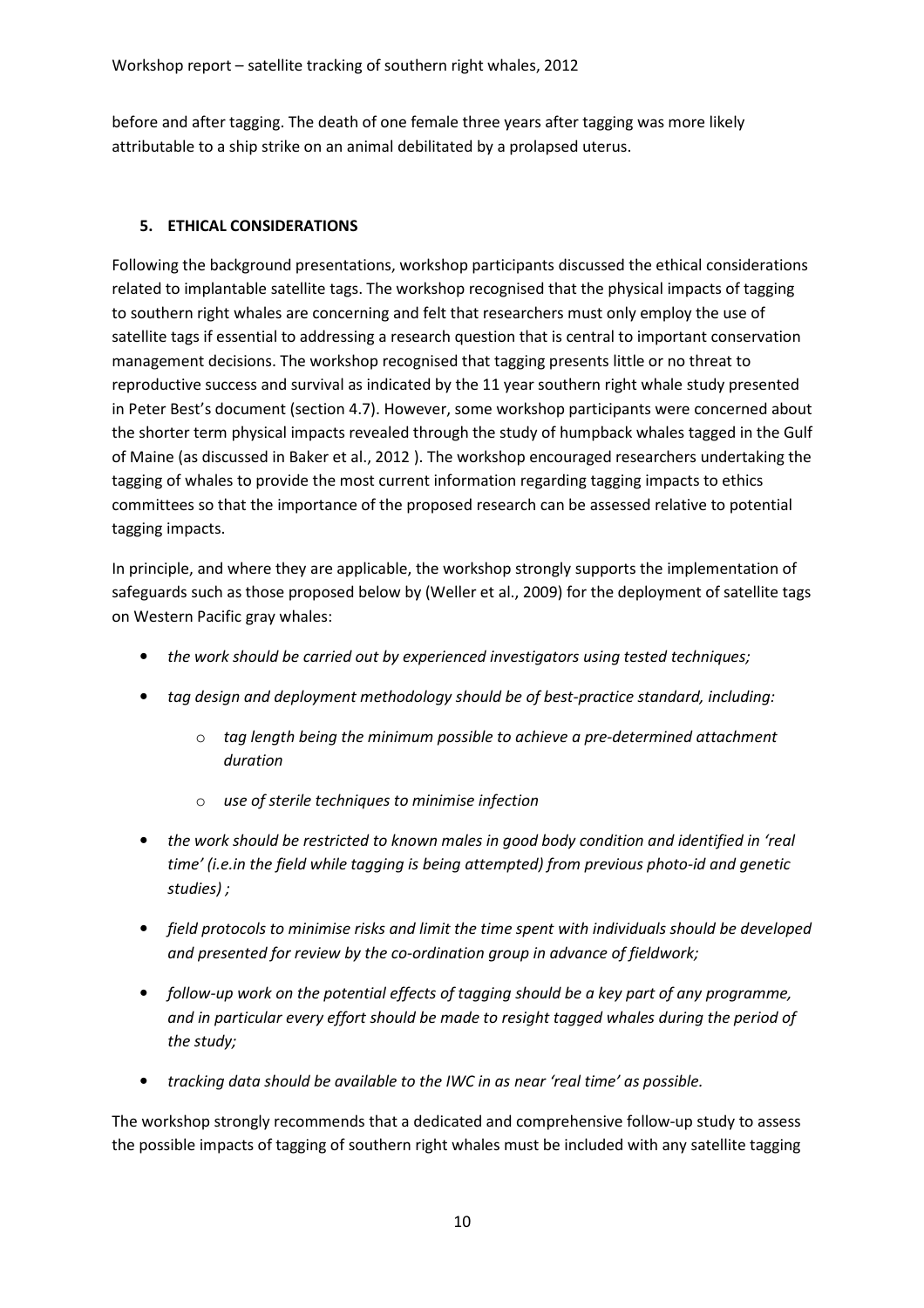project proposal. A follow-up study should include, but not be restricted to, methodologies proposed to address the following elements:

- Collection of photo-ID at time of tagging to allow cross referencing with photo identification catalogues and to assist individual identification pre and post tagging
- Collection of biopsy at time of tagging to allow individual identification
- High quality photographs of the tag site and general photos to assess the health and condition of the whale over time
- Resighting of the tagged individual over the short term, ideally including
	- $\circ$  At least 1-2 weekly sightings within the first several months (e.g. three months)
- Resighting of the tagged individual over the medium to long term, ideally including
	- o At least monthly resightings while the tag is transmitting and accessible (i.e. not offshore or in remote areas)
- Consideration of the collection of photos from the individual once the tag is no longer transmitting, for example
	- o Development of collaborations and networks to facilitate the sharing of photo-IDs and information about tagged whales (i.e. real time tracking so that researchers can locate and access the tagged individual)
- Future surveys in areas where the individual may be seen subsequently
- Development of a process to ensure the long term continuation of this follow up study (e.g. centralised reporting of photos)
- Involvement of experts with expertise in the assessment of tag healing

# 6. CONSERVATION MANAGEMENT QUESTIONS THAT CAN BE ADDRESSED WITH SATELLITE TAGGING

Southern right whales (Eubalaena australis) are currently listed as endangered under the Commonwealth Environment Protection and Biodiversity Conservation Act 1999 (the EPBC Act) because they have undergone a severe reduction in numbers as a result of commercial whaling. An initial recovery plan for southern right whales was developed for the period 2005 to 2010. A review of that plan found that despite progress on many recovery actions and evidence of population increase in south-west Australian waters, southern right whale habitat occupancy is still constrained in comparison to historical occupancy, and current abundance is still well below estimated historic abundance. The review recommended an updated recovery plan for the southern right whale be developed to reflect new knowledge and prioritise research needed to monitor population recovery and better predict the impacts of threats such as climate change. Therefore, a recovery plan for the southern right whale has been developed which conforms to the International Whaling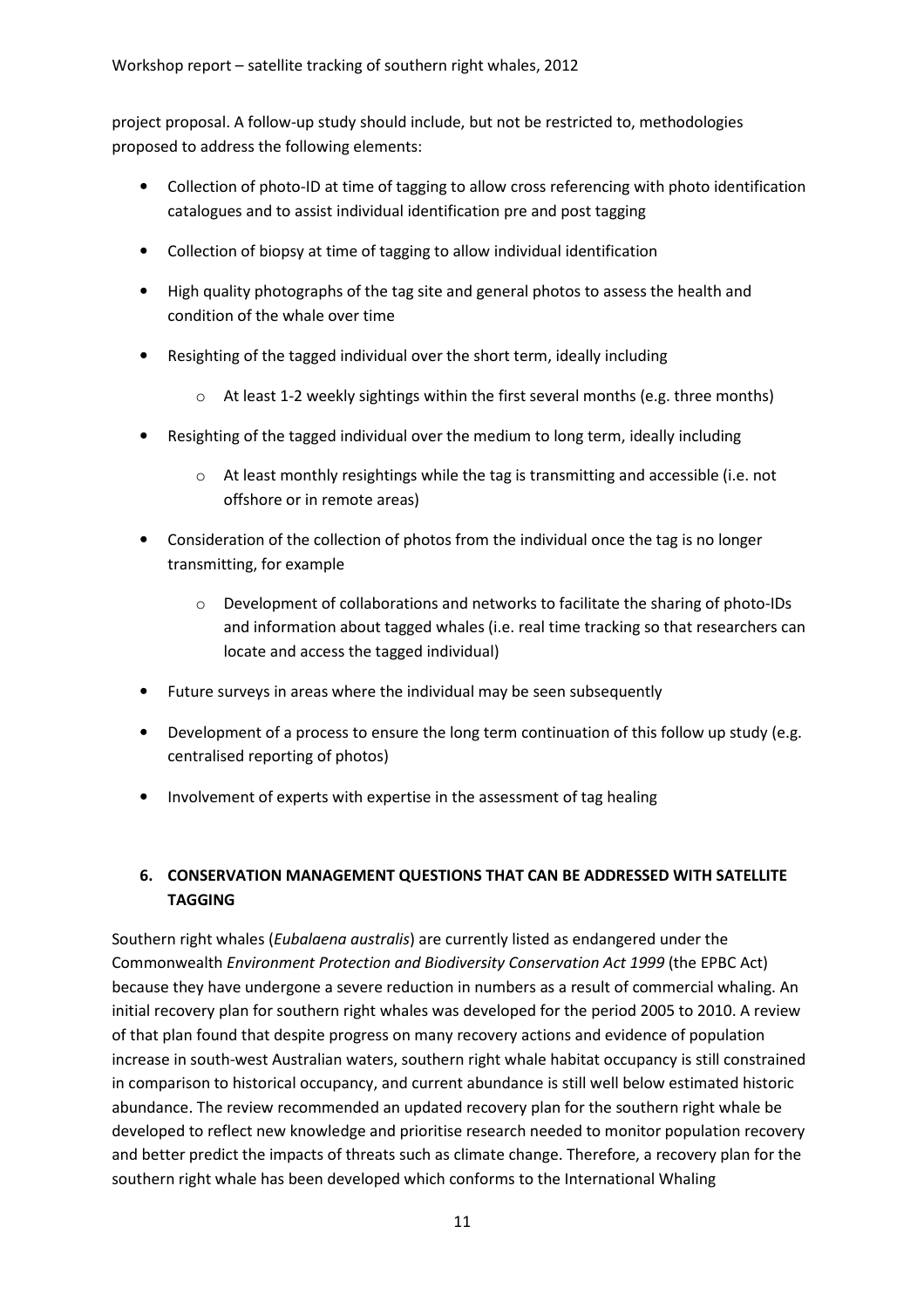Commission's 'Conservation Management Plan' format, while meeting the requirements of a recovery plan under the EPBC Act.

The potential for satellite tagging to address or contribute to each action area as outlined in the southern right whale conservation management plan was discussed and is presented in Table 1. The workshop recognised that less invasive tags such as Z-tags can provide valuable information on very short term (only a few days), fine scale movements. Z-tags could be employed, when appropriate, as a method with fewer physical impacts as compared to deep implantable satellite tags. The workshop noted that a reasonable amount of information on the distribution, especially inshore distribution, of southern right whales exists. However much movement information and in particular movements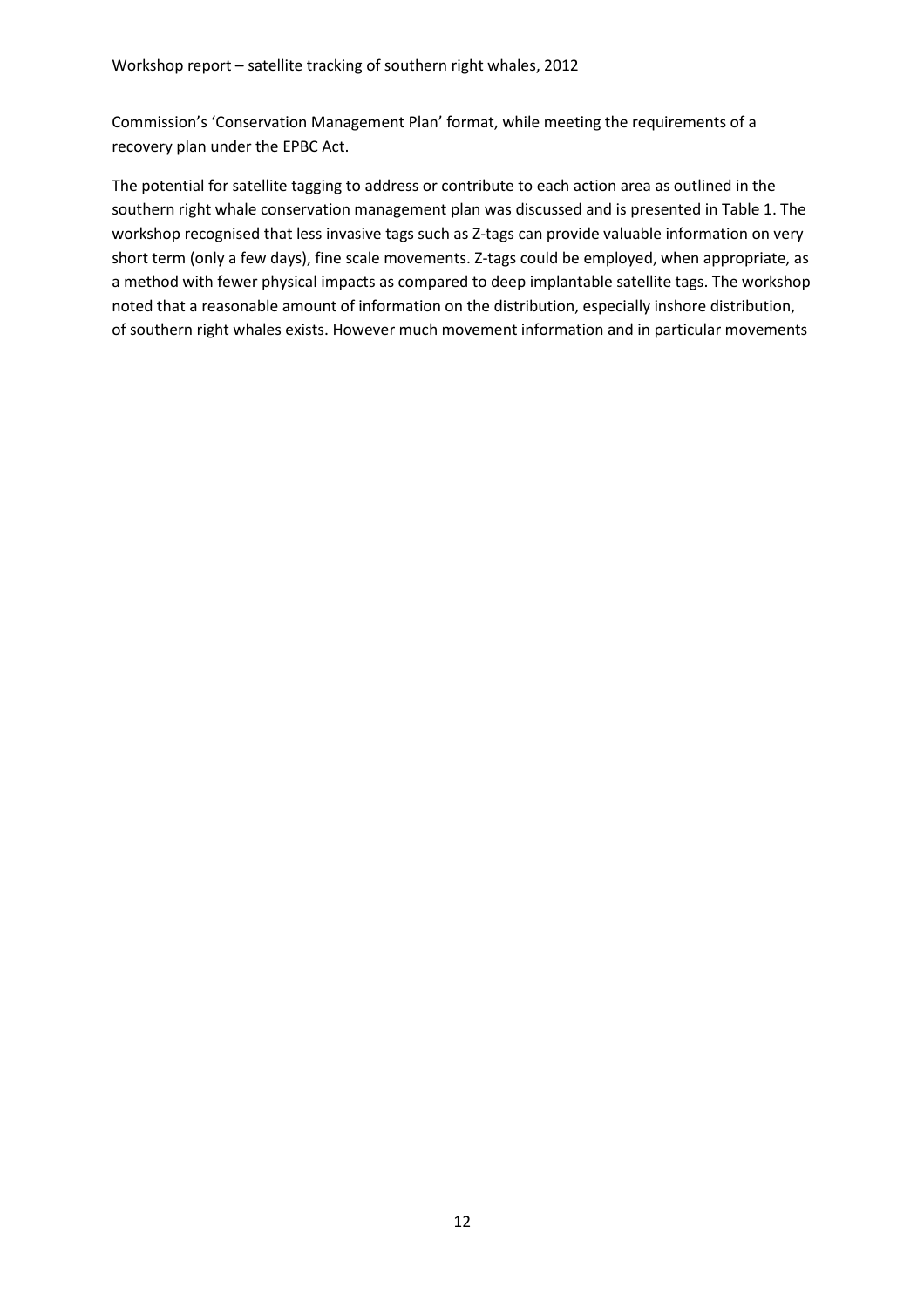| <b>Action area</b>   | Research       | Tag type       | Location**     | <b>Are there</b> | Impact on       | <b>Potential for</b> | How can tagging answer       |
|----------------------|----------------|----------------|----------------|------------------|-----------------|----------------------|------------------------------|
|                      | question       |                |                | any viable       | management      | follow up            | this question?               |
|                      |                |                |                | alternative      | actions         | study on             |                              |
|                      |                |                |                | techniques?      |                 | tagging              |                              |
|                      |                |                |                |                  |                 | impacts              |                              |
| <b>Assessing and</b> | What levels of | Z tags or      | Doubtful       | Possible         | Feed directly   | Within year          | Yes by analysing tagging     |
| addressing           | anthropogenic  | other short    | Island Bay,    | surveys from     | into referral   | (3 months)           | data to assess behavioural   |
| anthropogenic        | noise impact   | term satellite | Israelite Bay  | land but         | $process -$     | then three           | response to noise            |
| noise                | on the         | tags           | HoB            | much lower       | mitigation      | years for            |                              |
|                      | behaviour of   | (controlled    | (optimally)    | quality data     | zones,          | cow/calves           |                              |
|                      | SRWs?          | exposure       |                |                  | reassess        |                      |                              |
|                      |                | experiments)   |                |                  | sound models,   |                      |                              |
|                      |                |                |                |                  | guidelines      |                      |                              |
| <b>Reducing</b>      | Do whales      | Deep           | TAS, VIC, WA   | Aerial survey    | Could inform    | If tag is            | Yes by creating outputs      |
| commercial           | occur where    | implantable    |                | and sightings    | spatial or      | transmitting         | such as maps to overlay      |
| fishing              | the threat of  | satellite tags |                | data but only    | temporal        | locations or         | whale location with fishing  |
| entanglements        | entanglement   |                |                | in waters of     | closures (low   | potentially          | effort but not likely to     |
|                      | exists? e.g.   |                |                | high visibility  | likelihood)     | via aerial           | drive instigation of a       |
|                      | cray pots      |                |                |                  |                 | survey               | tagging program              |
| <b>Assessing</b>     | Are whales     | Deep           | Locations with | Ship based       | Climate         | Immediate            | Yes by analysing tagging     |
| impacts of           | vulnerable to  | implantable    | large          | surveys          | change policy   | follow up            | data to identify feeding     |
| climate              | climate        | satellite tags | population     |                  |                 | possible,            | activity and the location of |
| variability and      | change?        |                | late in the    |                  |                 | long term            | potential foraging grounds   |
| change               |                |                | season         |                  |                 | follow up            | as an indicator of climate   |
|                      |                |                |                |                  |                 | unlikely             | mediated prey                |
|                      |                |                |                |                  |                 |                      | availability/quality         |
| <b>Addressing</b>    | Do whales      | Deep           | Northerly      | Passive          | Placement of    | Intrayear            | Yes by creating outputs      |
| vessel collisions    | occur where    | implantable    | migrating      | acoustics*       | shipping lanes, |                      | such as maps to overlay      |
|                      | the threat of  | satellite tags | animals off    |                  | regional ship   |                      | whale location with          |
|                      | ship strike    |                | TAS which will |                  | speed           |                      | shipping activity but not    |
|                      | exists? e.g.   |                | pass through   |                  | adjustments     |                      | likely to drive instigation  |

Table 1: Assessment of the suitability of satellite tagging studies to address or contribute to action areas identified in the southern right whale conservation management plan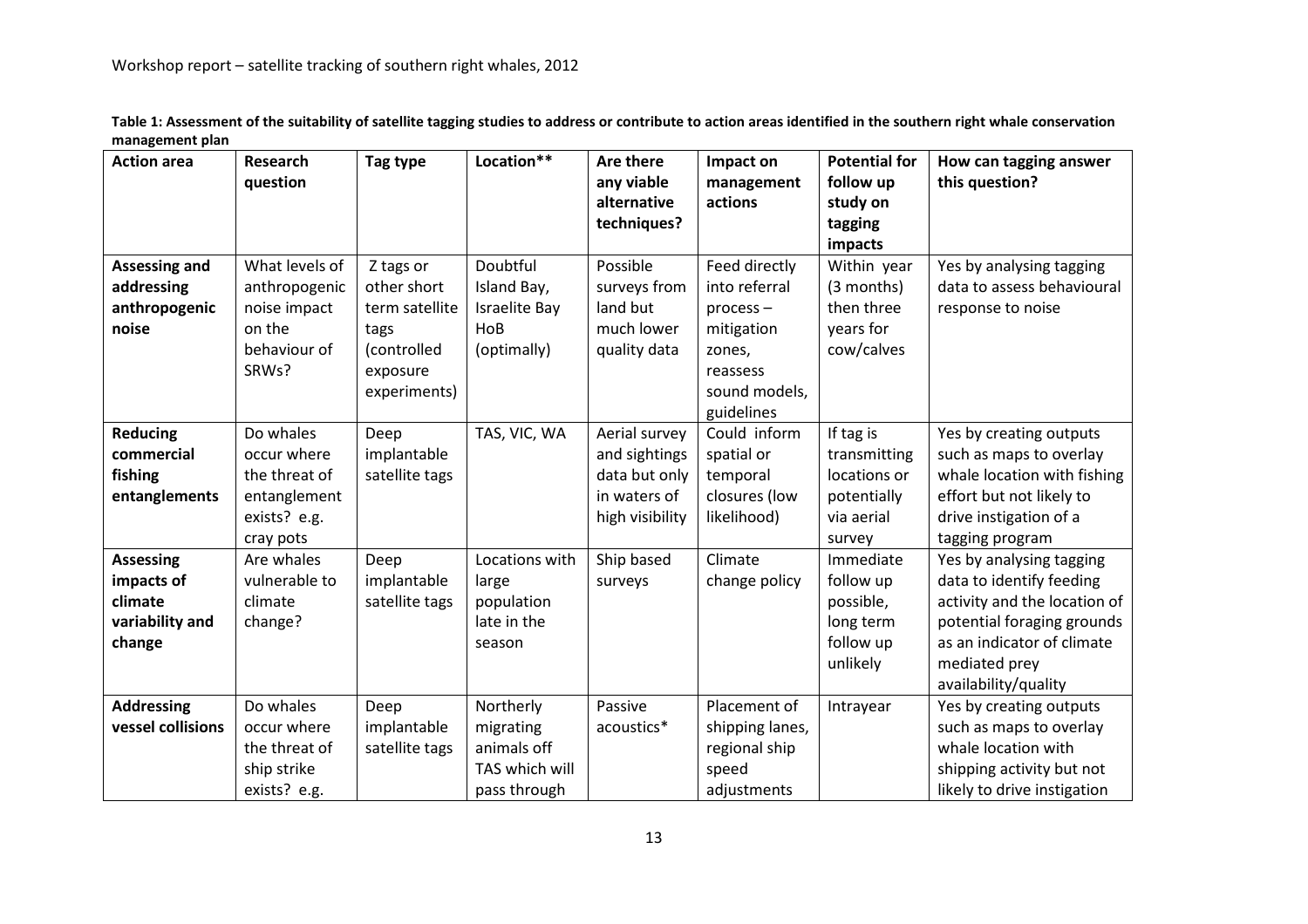|                      | <b>Bass Strait</b> |                | <b>Bass Strait</b> |               |               |             | of a tagging study          |
|----------------------|--------------------|----------------|--------------------|---------------|---------------|-------------|-----------------------------|
| <b>Addressing</b>    | Do inshore         | Deep           | Throughout         | Passive       | Feed directly | Within TAS, | Yes by using tagging data   |
| infrastructure       | developments       | implantable    | distribution-      | acoustics*,   | into the      | VIC, SA     | to create outputs such as   |
| and coastal          | displace           | satellite tags | low priority for   | aerial survey | referral      |             | a time series of maps or    |
| development          | whales?            |                | NSW & WA           |               | process,      |             | animations depicting        |
| impacts              |                    |                |                    |               | guidelines,   |             | movement indicating a       |
|                      |                    |                |                    |               | adaptive      |             | change in occupancy or      |
|                      |                    |                |                    |               | management,   |             | use around developments     |
|                      |                    |                |                    |               | fish farm     |             |                             |
|                      |                    |                |                    |               | placement     |             |                             |
| <b>Understanding</b> | Do offshore        | Deep           | <b>TAS</b>         | Passive       | Feed directly | No          | Yes by using tagging data   |
| offshore             | developments       | implantable    | (northwardly       | acoustics*    | into the      |             | to create outputs such as   |
| distribution and     | impact             | satellite tags | migrating          |               | referral      |             | a time series of maps or    |
| migration            | whales?            |                | animals)           |               | process,      |             | animations depicting        |
|                      |                    |                |                    |               | guidelines,   |             | dispersal and migration     |
|                      |                    |                | Any likely         |               | adaptive      |             | route changes in relation   |
|                      |                    |                | concentrated       |               | management    |             | to offshore development     |
|                      |                    |                | areas              |               |               |             | locations but timing of tag |
|                      |                    |                | (southwardly       |               |               |             | deployment will be          |
|                      |                    |                | migrating          |               |               |             | challenging, tag life may   |
|                      |                    |                | animals)           |               |               |             | not be long enough          |
|                      |                    |                |                    |               |               |             | leading to poor             |
|                      |                    |                |                    |               |               |             | representation of           |
|                      |                    |                |                    |               |               |             | northward movements         |

\* Passive acoustics in relation to satellite tagging will provide presence only information and is highly restricted geographically and therefore is unlikely todeliver sufficient information to guide broad scale management action.

\*\* Locations listed are not necessarily the location under threat. Rather the locations specified are likely to provide adequate southern right whale numbers and conditions where a research study can be carried out successfully.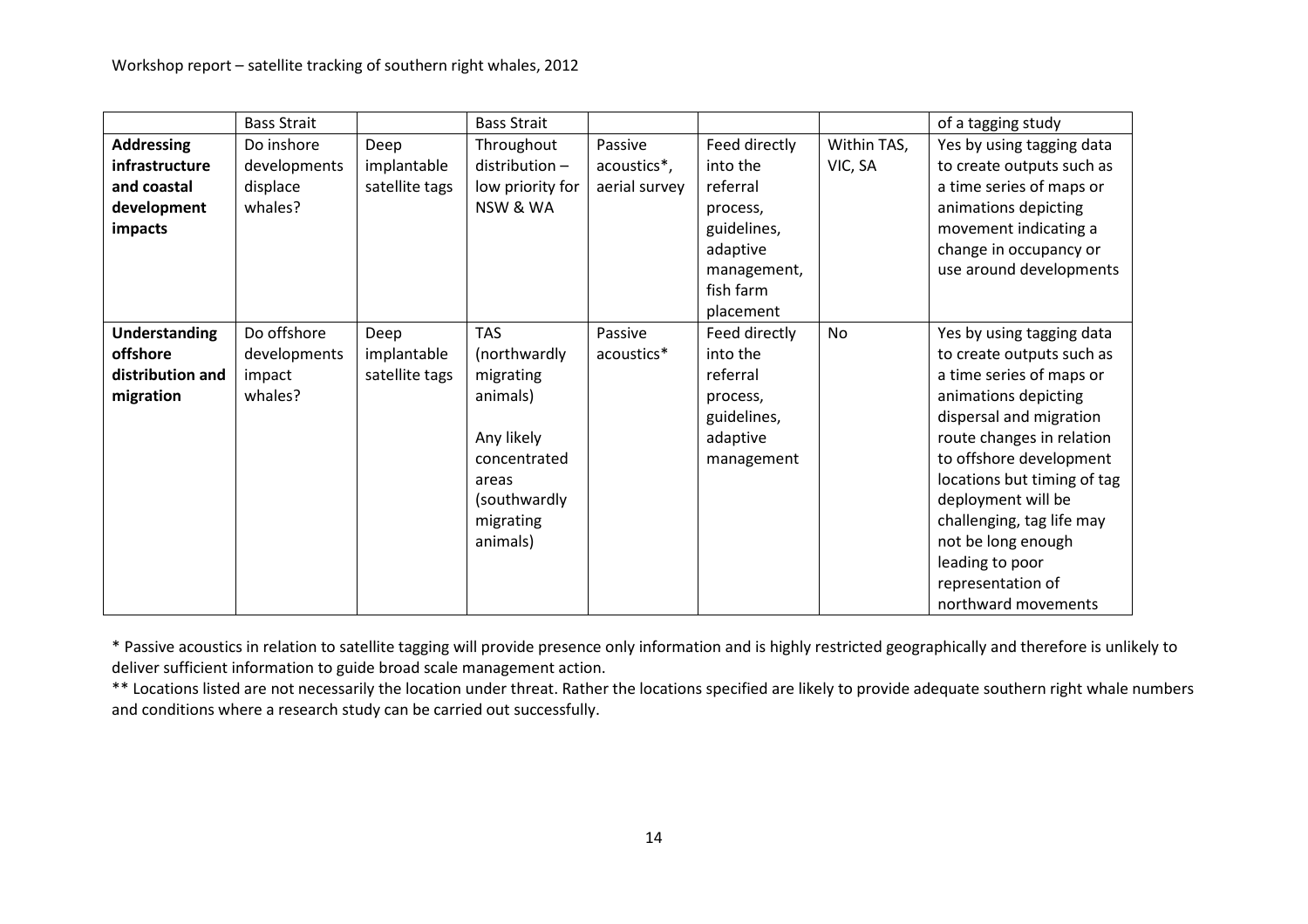that connect breeding and feeding grounds is lacking, therefore the ability to assess vulnerability to threats is compromised by the inability to establish baseline movements.

# 7. WHAT WOULD BE THE PRIORITY QUESTIONS TO ADDRESS FOR CONSERVATION MANAGEMENT

The workshop prioritised the action areas identified in the southern right whale conservation management plan (as presented in Table 1) into two categories. Higher priority category A incorporates action areas where satellite tagging directly contributes to the investigation of identified threats. Category B details action areas that would benefit from information collected by satellite tags.

- A Addressing infrastructure and coastal development impacts
- A Assessing and addressing anthropogenic noise
- A Understanding offshore distribution and migration
- B Impacts of climate variability and change
- B Reducing commercial fishing entanglements
- B Addressing vessel collisions

The workshop acknowledged that the size of the south east Australian southern right whale population is unknown, but agreed that numbers are possibly in the low hundreds (i.e. minimum of 225 over the last 10 years, SEA SRW PIC); the Western Australian subpopulation comprises approximately 2800 individuals (J. Bannister pers. comm.). Further, unlike the west Australian subpopulation, there is no information on population trend for the south east subpopulation. The vulnerability of the south east subpopulation is further exacerbated by threats that may impact on these animals and their low numbers. The threats that likely impact the south east subpopulation at a moderate to major level include acute and chronic industrial noise, interactions with commercial fisheries and aquaculture equipment and vessel collisions (DSEWPaC, 2012). These are in addition to the threats posed by seismic activity and climate change, which may impact both the south east and south west southern right whale subpopulations. The combination of these factors underscore the need for research that focuses on the south east Australian subpopulation to progress effective conservation management of this subpopulation.

#### 8. GUIDING PRINCIPLES FOR ANY RESEARCH EFFORT

The following section outlines the principles that the workshop considered to be important to addressing priority actions in the southern right whale conservation management plan relevant to satellite tagging (see above) and would expect to see in any funding applications. A comprehensive and large scale approach to the projects outlined below may not always be possible due to funding or logistical issues. Where researchers and funding bodies cannot deliver the proposed project as a whole, consideration should be given to delivering a part of the project which would therefore contribute to completing the project as a whole. The workshop strongly encouraged researchers to implement projects that address more than one of the high priority action areas if possible.

#### 8.1 Addressing infrastructure and coastal development impacts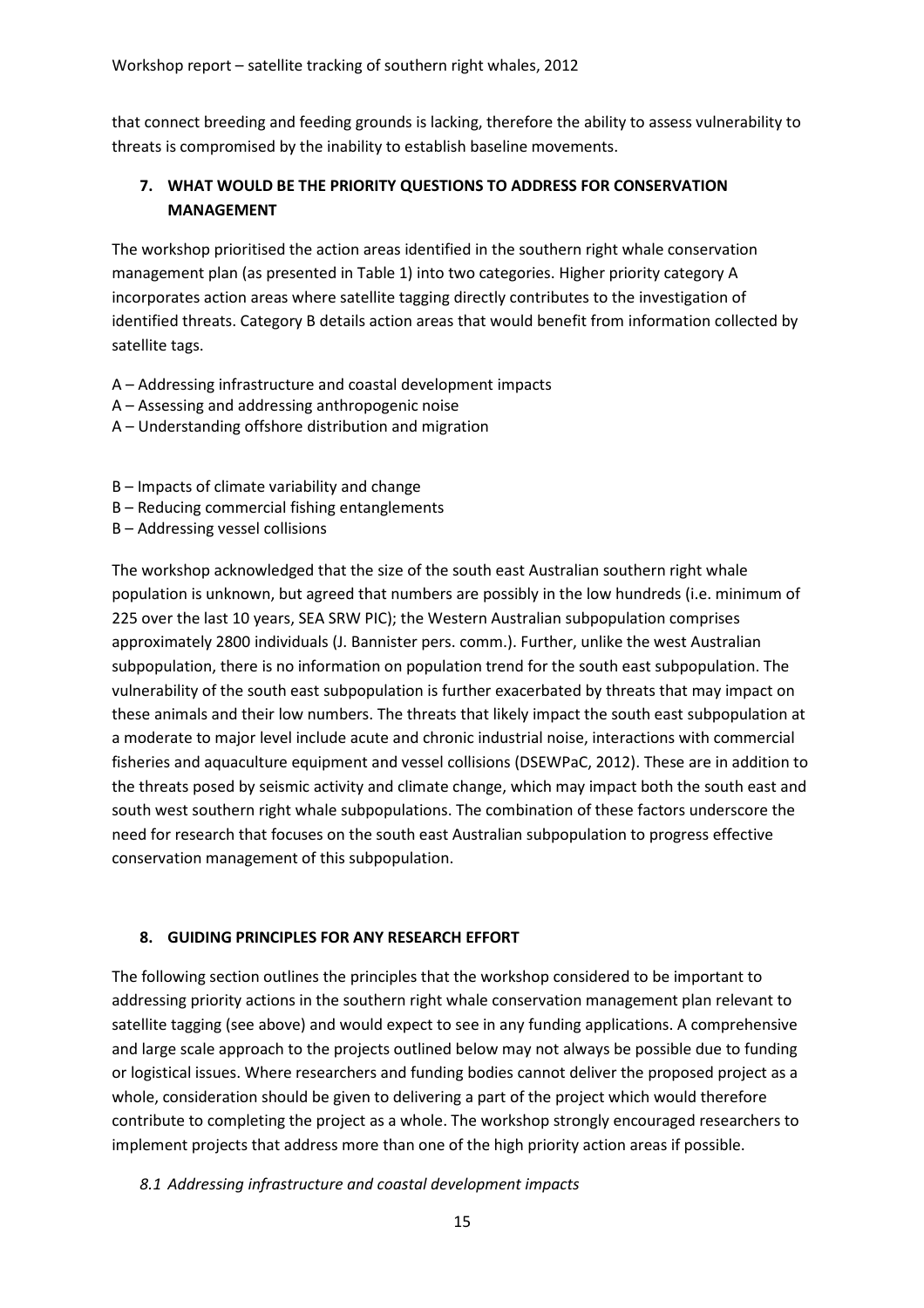#### Location

South east Australia (New South Wales, Western Australia lower priority). Potentially a sequential, longitudinal tagging program relative to established movements early in the season where the earliest opportunity to tag inshore will occur in Tasmania, followed by Victoria then South Australia. Likely to provide important information on movement through the Bass Strait.

#### Type

Deep implantable satellite tags deployed on unaccompanied adults to obtain an adequate tag deployment period (as presented in section 4.7, tags deployed on adult males demonstrated significantly higher tag performance in terms of the number of days on which locations were received than those deployed on adult females and tag performance was lowest for cow/calf pairs).

#### Sample sizes

10s eventually – 5 tags per site, per year would be ideal however tag deployment will need to be adaptive, addressing tagging issues as they arise.

#### Timing Early season

#### Duration

Ideally at least 3 years to encompass a breeding cycle and deploy a sufficient number of tags.

#### Follow up

Information gained from any inshore research project is likely to inform offshore projects later in the season and will enable a thorough follow up program (as per section 5). Collaboration between researchers and states is fundamental so that any inshore research effort can include inshore development threats throughout the Australian population's range. This collaboration should be detailed in any funding application so that funding bodies are aware of the increased sample sizes/statistical power that this collaboration allows.

#### 8.2 Assessing and addressing anthropogenic noise

A project of a similar nature to BRAHSS (Behavioural Response of Australian Humpback Whales to Seismic Surveys) could be considered for southern right whales. This project would deliver important information to assess the impact of anthropogenic noise to southern right whales. BRAHSS is a four year project aimed at understanding how humpback whales respond to the sounds of seismic surveys and to provide the information that will allow these surveys to be conducted efficiently with minimal impact on whales. The main objectives are to study the behavioural reactions of humpback whales to seismic air guns to determine if these have longer term biological effects, and also to determine whether ramp-up of air guns at the start of a survey is effective as a mitigation measure. To do this, BRAHSS utilizes both DTAGS (suction cap tags) and Z-tags. For further details on BRAHSS methodology see: http://www.brahss.org.au/pages/the-project/methodology.php

#### Location

Multiple sites across southern Australia where adequate sample sizes can be obtained

Type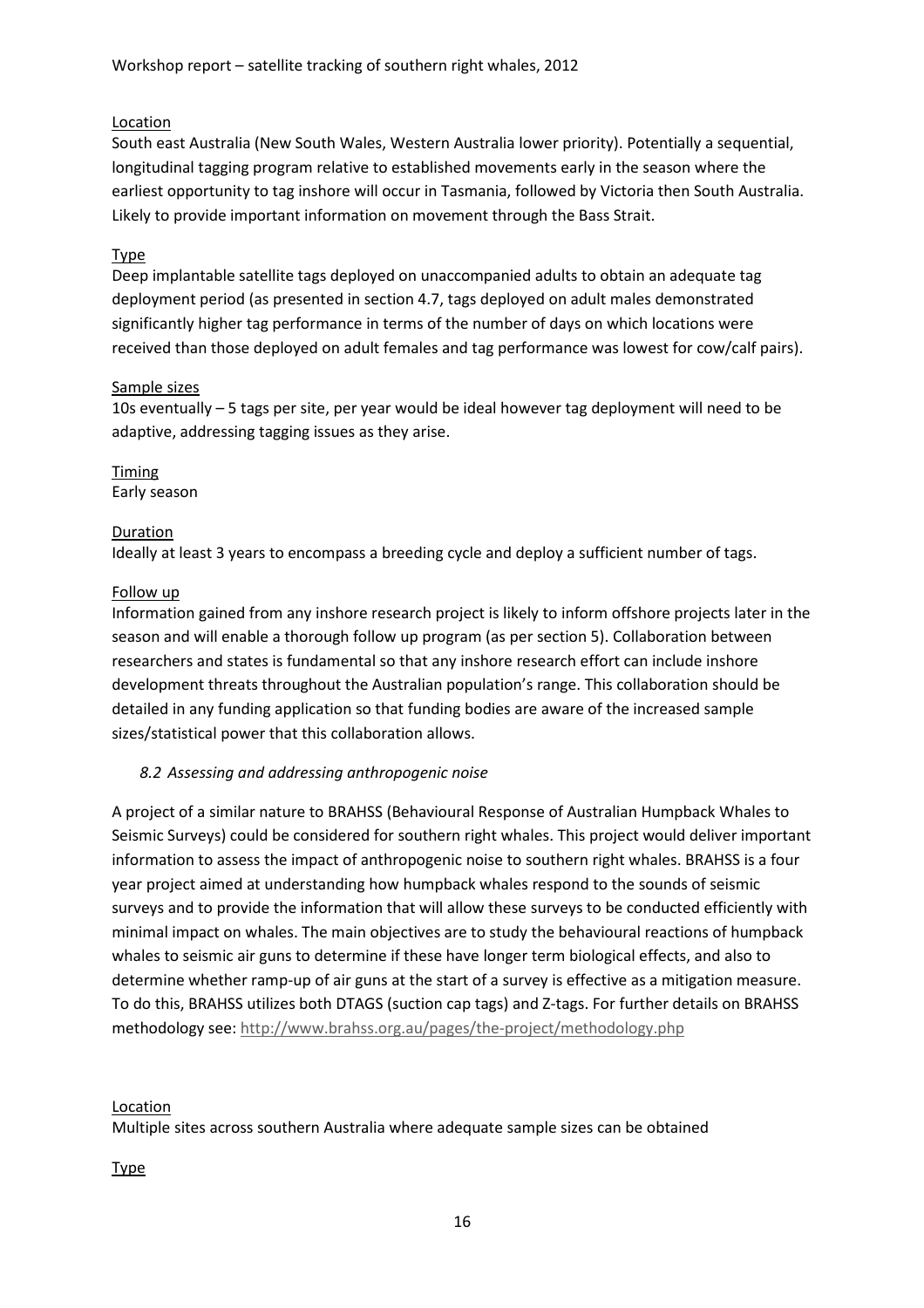Workshop report – satellite tracking of southern right whales, 2012

#### DTAGs and Z-tags

Sample sizes 10+ per year as tags are likely to be reused

Timing Early season

Duration 3+ years

#### Follow up

Tag deployment is short term and follow up can be integrated into methodology, for example during focal follows

8.3 Understanding offshore distribution and migration

#### Location

Multiple sites across Australia where adequate sample sizes can be obtained

Type

Deep implantable satellite tags deployed on unaccompanied adults to obtain an adequate tag deployment period (as presented in section 4.7, tags deployed on adult males demonstrated significantly higher tag performance in terms of the number of days on which locations were received than those deployed on adult females and tag performance was lowest for cow/calf pairs).

#### Sample sizes

10s eventually. Tag deployment will need to be adaptive, addressing tagging issues as they arise. Tagged individuals from inshore studies may potentially be included assuming ongoing functioning of the satellite tag.

Timing Late season

Duration 3 years

#### Follow up

Upon tagging and while tagged animals are inshore, follow up on tagging impacts may be possible as discussed for the inshore research project. Once whales move offshore, the potential for follow up is limited.

#### 9. OTHER CONSIDERATIONS

Collaborative research is key to the success of satellite tagging of Australian southern right whales. Whales tagged early in the season may travel between jurisdictions and so collaborations may result in increased sample sizes as well as the capacity to share knowledge and skills. It is strongly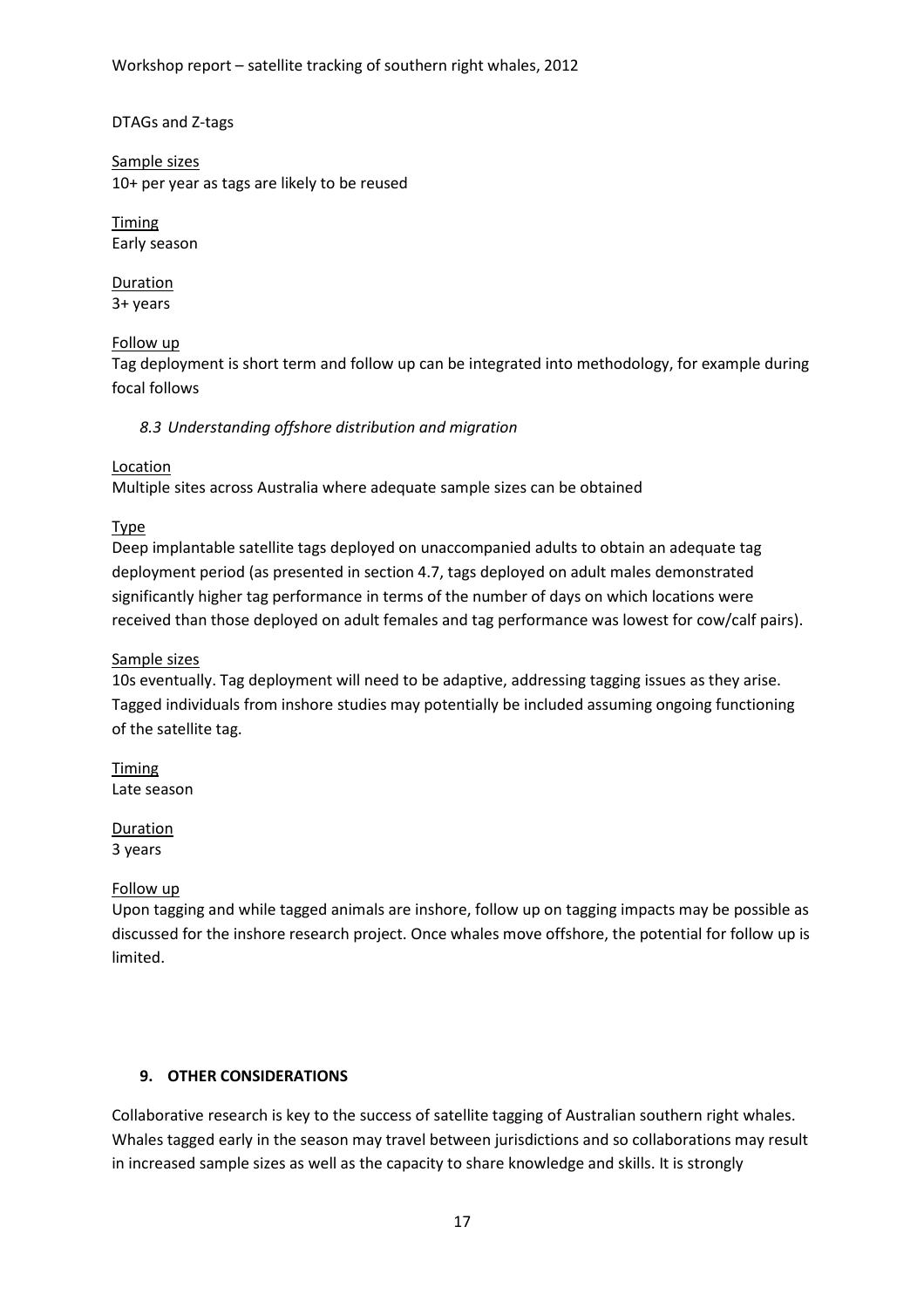recommended that tagged animals are identified by photo ID and biopsy at the time of tagging and this information be shared throughout the southern right whale network in Australia so that tagging impacts may be monitored immediately post tagging and upon each resight thereafter. The workshop noted that tags with no duty cycles will maximize the probability of successful follow up studies. Researchers should exercise extreme caution when employing coarse duty cycles that may results in large gaps in the data received.

Researchers attempting tagging for the first time are expected to consult and collaborate with those experienced in tagging techniques such as:

- Russel Andrews, Alaska SeaLife Centre LIMPET tags
- The Australian Marine Mammal Centre, Australian Antarctic Division tagging, physical impacts of tagging (Nick Gales, Mike Double, Sarah Laverick, Virginia Andrews-Goff)
- Peter Best, University of Pretoria Mammal Research Institute tagging of southern right whales, physical impacts of tagging
- Simon Childerhouse, Blue Planet Marine tagging of southern right whales
- Frances Gulland, The Marine Mammal Centre and US Marine Mammal Commissioner physical impacts of tagging
- Bruce Mate, Oregon State University Marine Mammal Institute tagging of southern right whales, physical impacts of tagging
- Michael Noad, University of Queensland DTAGs and Z tags
- Alex Zerbini, NOAA tagging, physical impacts of tagging

#### 10. PREPARATION AND DISTRIBUTION OF THE REPORT

A draft report was considered by the workshop and amended prior to conclusion of the workshop. An opportunity to amend the report further was provided to the workshop participants via email.

The report from this workshop will be distributed to funding bodies, advisory committees and scientific committees that can support and direct southern right whale research and also to the research groups that may implement this research within government and non government organisations throughout Australia.

This report will be published on the website of the Australian Marine Mammals Centre within the DSEWPaC: www.marinemammals.gov.au

#### 11. REFERENCES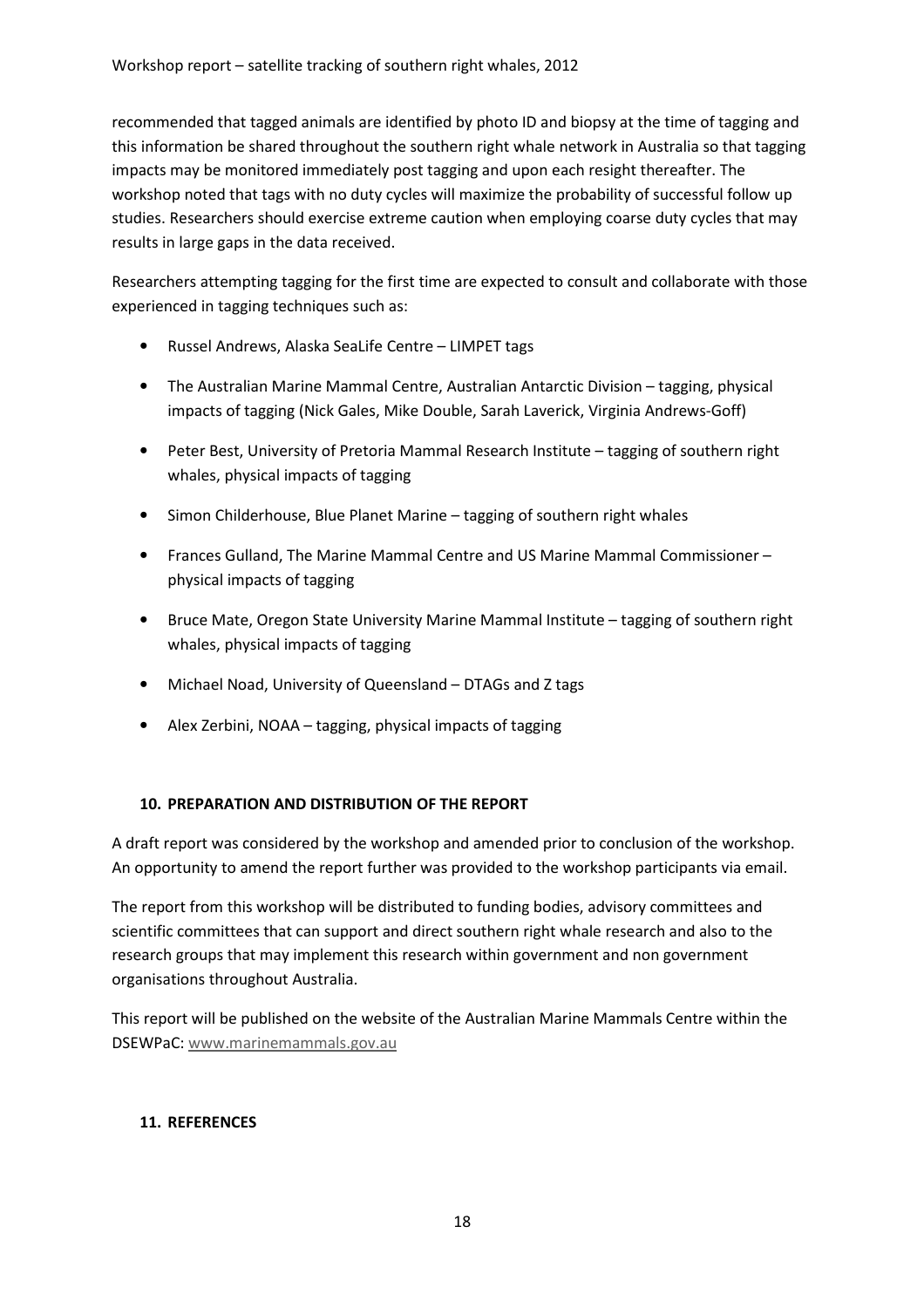Andrews, R. D., Pitman, R. L. and Ballance, L. T. 2008. Satellite tracking reveals distinct movement patterns for Type B and Type C killer whales in the southern Ross Sea, Antarctica. Polar Biology 31(12): 1461-1468.

Baker, C. S., Galletti, B., Childerhouse, S., Brownell Jr, R. L., Friedlaender, A., Gales, N., Hall, A., Jackson, J., Leaper, R. and Perryman, W. 2012. Report of the Symposium and Workshop on Living Whales in the Southern Ocean: Puerto Varas, Chile 27-29 March 2012. Paper SC/64/O14 presented to the IWC Scientific Committee, June 2012, Panama City, Panama.

Bannister, J. 2001. Status of southern right whales (Eubalaena australis) off Australia. Journal of Cetacean Research and Management (Special Issue) 2: 103-110.

Baumgartner, M. F. and Mate, B. R. 2005. Summer and fall habitat of North Atlantic right whales (Eubalaena glacialis) inferred from satellite telemetry. Canadian Journal of Fisheries and Aquatic Sciences 62(3): 527-543.

Best, P.B. and Mate, B. 2007. Sighting history and observations of southern right whales following satellite tagging off South Africa. Journal of Cetacean Research and Management 9(2): 111-114.

Breed, G. A., Costa, D. P., Goebel, M. E. and Robinson, P. W. 2011. Electronic tracking tag programming is critical to data collection for behavioral time-series analysis. Ecosphere 2: art10.

Burnell, S. R. 2001. Aspects of the reproductive biology, movements and site fidelity of right whales off Australia. Journal of Cetacean Research and Management (Special Issue) 2: 89-102.

Childerhouse, S., M. , Double and Gales, N. 2010. Satellite tracking of southern right whales (Eubalaena australis) at the Auckland Islands, New Zealand. Paper submitted for consideration by the IWC Scientific Committee: IWC paper SC/62/BRG19.

DSEWPaC 2012. Conservation plan for the southern right whale: a recovery plan under the Environment Protection and Biodiversity Conservation Act 1999, 2011–2021. In prep.

Gales, N., Double, M. C., Robinson, S., Jenner, C., Jenner, M., King, E., Gedamke, J., Paton, D. and Raymond., B. 2009. Satellite tracking of southbound East Australian humpback whales (Megaptera novaeangliae): challenging the feast or famine model for migrating whales. Paper submitted for consideration by the IWC Scientific Committee: IWC Paper SC/61/SH17:12.

Heide-Jorgensen, M. P., Laidre, K. L., Jensen, M. V., Dueck, L. and Postma, L. D. 2006. Dissolving stock discreteness with satellite tracking: bowhead whales in Baffin Bay. Marine Mammal Science 22(1): 34-45.

Jonsen, I. D., Basson, M., Bestley, S., Bravington, M. V., Patterson, T. A., Pedersen, M. W., Thomson, R., Thygesen, U. H. and Wotherspoon, S. J. 2012. State-space models for bio-loggers: a methodological road map. Deep Sea Research Part II: Topical Studies in Oceanography(0).

Kraus, S., Quinn, C. and Slay, C. 2000. A workshop on the effects of tagging on North Atlantic right whales. Unpublished report, New England Aquarium, Boston, MA: 14pp.

Mate, B. 2009. Preliminary report on eastern gray whale tagging in 2009. Paper WGWAP 7/17 presented to the 7th meeting of the Western Gray Whale Advisory Panel, December 2009, Geneva, Switzerland.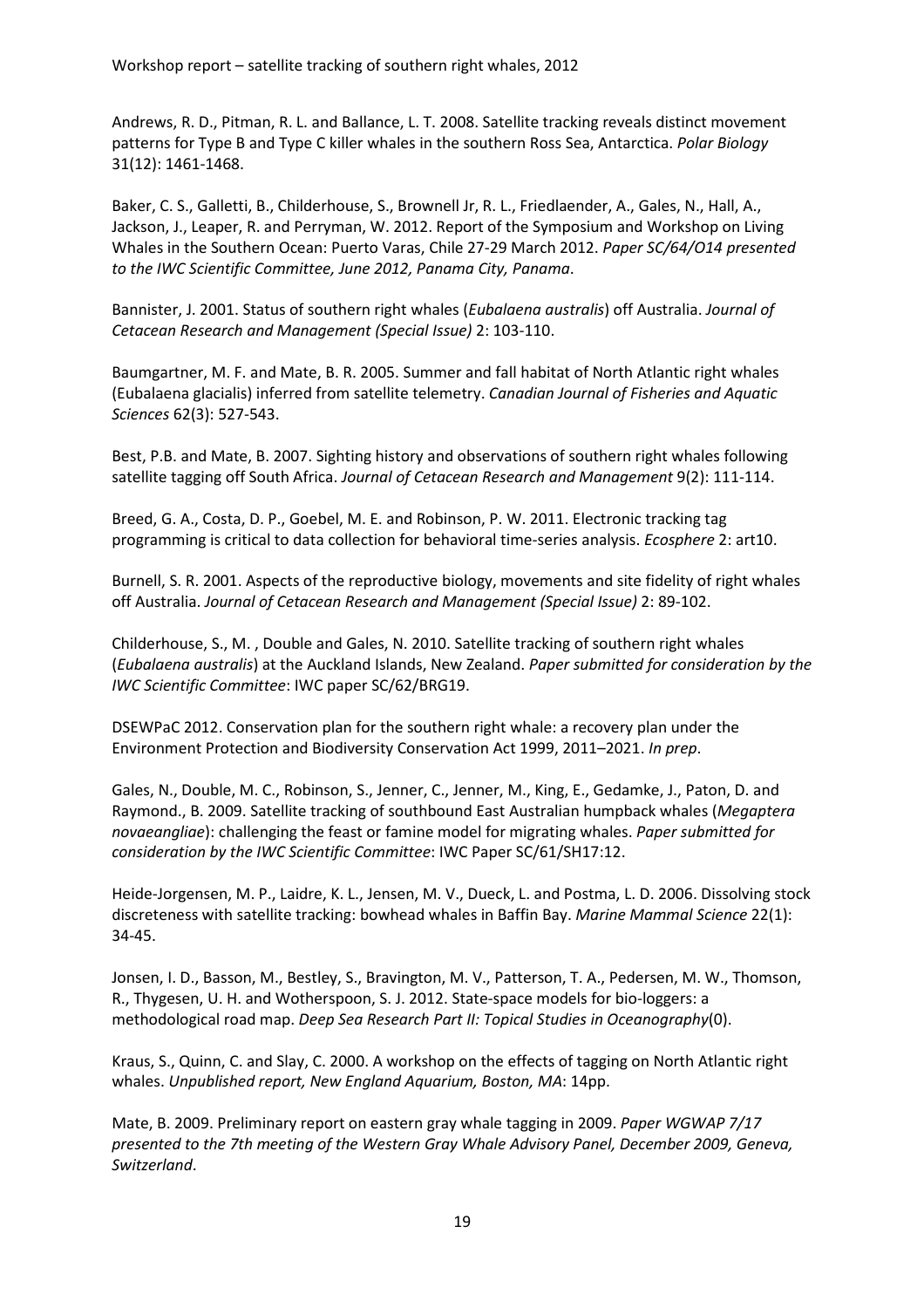Mate, B., Mesecar, R. and Lagerquist, B. 2007. The evolution of satellite-monitored radio tags for large whales: One laboratory's experience. Deep Sea Research Part II: Topical Studies in Oceanography 54(3): 224-247.

Mate, B. R., Harvey, J. T., Hobbs, L. and Maiefski, R. 1983. A new attachment device for radio-tagging large whales. The Journal of Wildlife Management 47(3): 868-872.

Mate, B. R., Best., P. B., Lagerquist, B. A. and Winsor, M. H. 2011. Coastal, offshore, and migratory movements of South African right whales revealed by satellite telemetry. Marine Mammal Science 27(3): 455-476.

Nowacek, D. P., Johnson, M. P., Tyack, P. L., Shorter, K. A., McLellan, W. A. and Pabst, A. 2001. Buoyant balaenids: the ups and downs of buoyancy in right whales. Proceedings of the Royal Society of London. Series B: Biological Sciences 268(1478): 1811-1816.

Tormosov, D., Mikhaliev, Y., Best, P., Zemsky, V., Sekiguchi, K. and Brownell, R. 1998. Soviet catches of southern right whales Eubalaena australis, 1951–1971. Biological data and conservation implications. Biological Conservation 86(2): 185-197.

Weller, D., Brownell Jr, R., Burdin, A., Donovan, G., Gales, N., Larsen, F., Reeves, R. and Tsidulko, G. 2009. A proposed research programme for satellite tagging western gray whales in 2010. Paper SC/61/BRG31 presented to the Scientific Committee of the International Whaling Commission.

Weller, D. W. 2008. Report of the Large Whale Tagging Workshop. U.S. Marine Mammal Commission, U.S. National Marine Fisheries Service, San Diego, California.

Zerbini, A. N., Clapham, P. J. and Heide-Jørgensen, M. P. 2010. Migration, wintering destinations and habitat use of North Pacific right whales (Eubalaena japonica). North Pacific Research Board Final Report, Project 720: 25.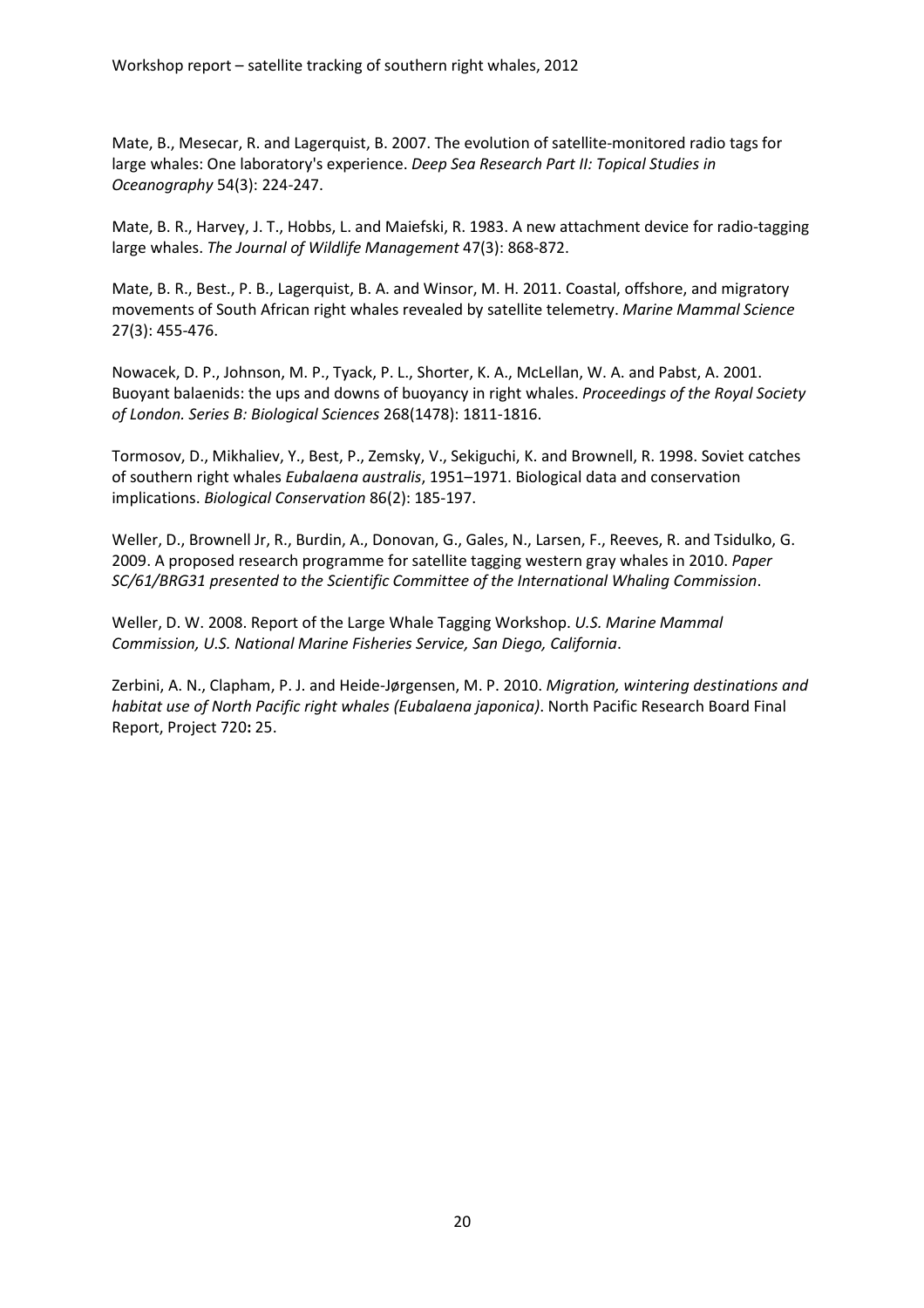#### APPENDIX 1 – LIST OF PARTICIPANTS

| First name | Last name        | Organisation                                               |
|------------|------------------|------------------------------------------------------------|
| Virginia   | Andrews-Goff     | Australian Marine Mammal Centre (AAD), Tasmania            |
| John       | <b>Bannister</b> | Western Australian Museum, Western Australia               |
| Simon      | Childerhouse     | Blue Planet Marine, Tasmania                               |
| Mike       | Double           | Australian Marine Mammal Centre (AAD), Tasmania            |
| Rosemary   | Gales            | Department of Primary Industries, Parks, Water and         |
|            |                  | Environment, Tasmania                                      |
| Saras      | Kumar            | Department of Environment, Water and Natural Resources,    |
|            |                  | South Australia                                            |
| Andrew     | Lowther          | South Australian Research and Development Institute, South |
|            |                  | Australia                                                  |
| Kelly      | Waples           | Department of Environment and Conservation, Western        |
|            |                  | Australia                                                  |
| Mandy      | Watson           | Department of Sustainability and Environment, Victoria     |

Apologies: Rachael Alderman, Peter Best, Stephen Burnell, Claire Charlton, Robert Harcourt, Rebecca Pirzl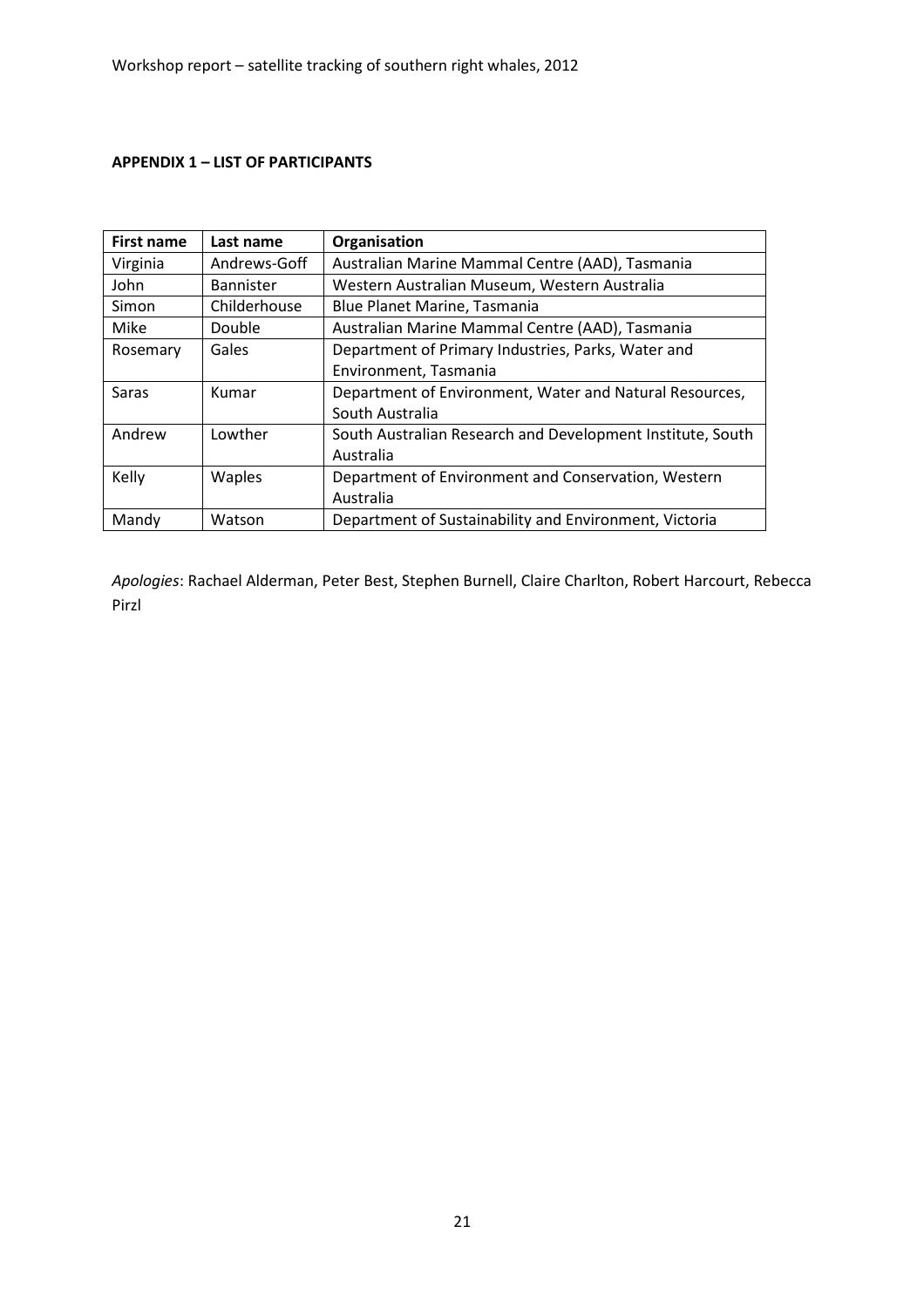Workshop report – satellite tracking of southern right whales, 2012

#### APPENDIX 2 – MEETING DOCUMENTS

#### Meeting documents provided by Simon Childerhouse

- Best, P.B., and Mate, B. 2007. Sighting history and observations of southern right whales following satellite tagging off South Africa. Journal of Cetacean Research and Management 9(2): 111- 114.
- Best, P. B., Payne, R., Rowntree, V., Palazzo, J. T. and Both, M. D. C. 2006. Long range movements of south Atlantic right whales Eubalaena australis. Marine Mammal Science 9(3): 227-234.
- Childerhouse, S., M. , Double and Gales, N. 2010. Satellite tracking of southern right whales (Eubalaena australis) at the Auckland Islands, New Zealand. Paper submitted for consideration by the IWC Scientific Committee: IWC paper SC/62/BRG19.
- Mate, B. and Best, P. B. 2008. Coastal and offshore movements of southern right whales on the South African coast revealed by satellite telemetry. Paper SC/60/BRG8 presented to the IWC Scientific Committee, June 2008, Santiago, Chile.

#### Meeting documents recommended by Virginia Andrews-Goff

#### Analytical techniques and tag programming

- Bailey, H., Mate, B. R., Palacios, D. M., Irvine, L., Bograd, S. J. and Costa, D. P. 2009. Behavioural estimation of blue whale movements in the Northeast Pacific from state space model analysis of satellite tracks. Endangered Species Research 10: 93-106.
- Breed, G. A., Costa, D. P., Goebel, M. E. and Robinson, P. W. 2011. Electronic tracking tag programming is critical to data collection for behavioral time-series analysis. Ecosphere 2: art10.
- Johnson, D., London, J., Lea, M. and Durban, J. 2008. Continuous-time correlated random walk model for animal telemetry data. Ecology 89: 1208-1215.
- Johnson, D. S., London, J. M. and Kuhn, C. E. 2011. Bayesian inference for animal space use and other movement metrics. Journal of agricultural, biological, and environmental statistics 16(3): 357- 370.
- Jonsen, I. D., Basson, M., Bestley, S., Bravington, M. V., Patterson, T. A., Pedersen, M. W., Thomson, R., Thygesen, U. H. and Wotherspoon, S. J. 2012. State-space models for bio-loggers: a methodological road map. Deep Sea Research Part II: Topical Studies in Oceanography.

#### Tagging impacts – physical, physiological and behavioural

Baker, C. S., Galletti, B., Childerhouse, S., Brownell Jr, R. L., Friedlaender, A., Gales, N., Hall, A., Jackson, J., Leaper, R. and Perryman, W. 2012. Report of the Symposium and Workshop on Living Whales in the Southern Ocean: Puerto Varas, Chile 27-29 March 2012. Paper SC/64/O14 presented to the IWC Scientific Committee, June 2012, Panama City, Panama.